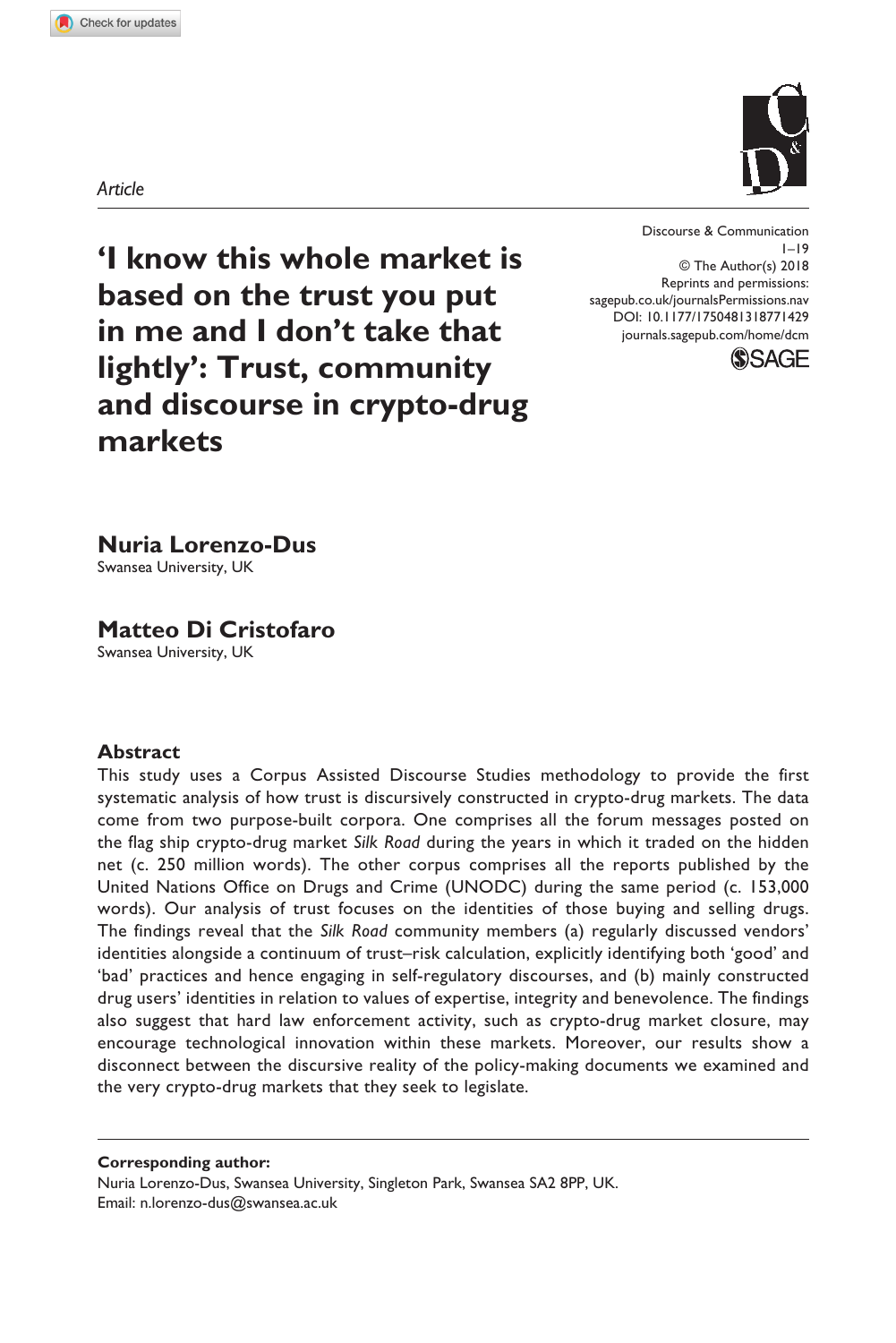#### **Keywords**

Crypto-drug markets, discourse, drug policy making, drug user, drug vendor, escrow, *Silk Road*, trust

## **Introduction**

This article examines trust in crypto-drug market communities, specifically how their members discursively construct who/what is (not) to be trusted therein. Cryptodrug markets are digital markets trading in drugs within the so-called 'hidden net'.1 The particular market that our study focuses on is *Silk Road*. Founded in 2011 as a crypto-market trading in a wide range of illicit items, *Silk Road 1.0* soon removed weapons from its listing, rebranding itself as a crypto-drug market. In October 2013, *Silk Road 1.0* was taken down by the United States' Federal Bureau of Investigation (FBI) and its founder, Ross Ulbricht, was arrested and subsequently given a double life prison sentence. Then, on 6 November 2013, *Silk Road 2.0* was launched, Blake Benthall becoming its administrator. A year later, on 6 November 2014, the FBI seized *Silk Road 2.0* and Benthall was arrested. That same month *Silk Road 3.0 Reloaded* was launched, allegedly predating Benthall's arrest by a few hours, and therefore demonstrating both opportunism and the brand's ability to rise repeatedly despite interdiction measures.

Trust is a key concern in the hidden net; those behind the creation and/or administration of crypto-(drug) markets are known to go to considerable lengths to show that members can trust that transactions therein are 'safe', that is, there is a low risk of being caught by law enforcement and of being scammed by other members. Indeed, the quote in the title of this article comes from a post published by Ulbricht after a market outage in November 2012 caused *Silk Road 1.0* community members to fear he had absconded with the funds stored on the site.

A growing literature into identity construction in surface net contexts (e.g. Haciyakupoglu and Zhang, 2015; Mayweg-Paus and Jucks, 2018; Thurlow and Mroczek, 2011) links cyber-trust development to personal and social identity construction (Boyd, 2002; Taylor, 2006), with identities in turn being performed in and through discourse (see, for example, De Fina et al., 2007; Joseph, 2004). Yet there is a comparative scarcity of research into trust-building in the hidden net. Indeed, to our knowledge, ours is the first study to examine the discursive means by which trust is constructed in crypto-drug markets, and as such it contributes to filling an important gap in our understanding of the relationship between trust, identity and discourse in illicit digital environments.

## **Doing cyber-trust**

There is an ever-growing literature into cyber-trust, spanning disciplines ranging from Computer Sciences and Engineering through to Security Studies and Sociology. A detailed review of this body of scholarship is beyond the scope of this article. Nevertheless, three aspects thereof are directly relevant to our study, as we consider next.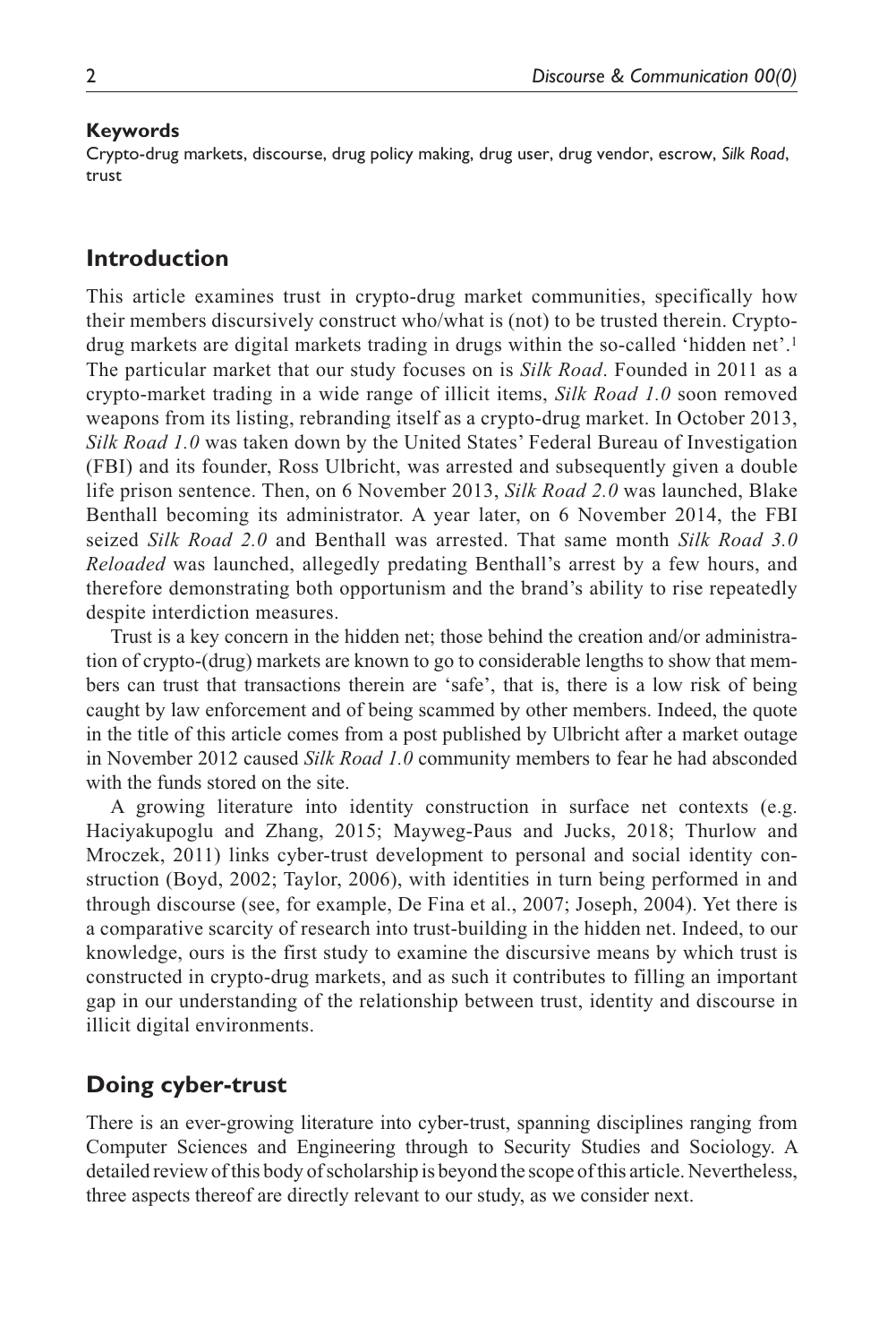### *(Cyber-)trust and risk – flip sides of the same coin*

Trust is generally conceived of as one's willingness to be vulnerable to another's actions (see, for example, Bhattacharya et al., 1998; Castelfranchi and Falcone, 2000; Gambetta, 1988; Mayer et al., 1995). Risk-taking is consequently inherent. In Luhmann's (1988) words, trust is 'an attitude which allows for risk-taking decisions' (p. 103). It entails a 'subjective assessment of one party that another party will perform a particular transaction according to his or her confident expectations, in an environment characterised by uncertainty' (Ba and Pavlou, 2002: 245). Importantly, the transaction need not only involve material goods: emotions, information and experiences are also 'goods' about which risk and trust assessments are regularly made. Importantly, trust–risk relations are 'always only meaningful within a specific transactional context' (Wolf and Muhanna, 2011: 47), that is to say, there is always a specific object/task with respect to which trust– risk dynamics operate.

A number of studies argue that trusting others in cyberspace is riskier than doing so in non-cyberspaces (see, for example, Jaswal et al., 2014; Wolf and Muhanna, 2011).2 This is because, the argument goes, cyberspaces pose greater challenges to our cognitive ability to decide whom to trust (Hendriks et al., 2015). Furthermore, some cyberspaces – including those in the hidden net – attract risk takers and trust exploiters. Décary-Hétu et al. (2016), for instance, found most *Silk Road 1.0* vendors to be high risk takers. Risk is known to be a driving force for criminal activity (Lane and Cherek, 2000; Mungan and Klick, 2014), and (crypto)drug dealing in the hidden net operates extra-judicially.

Notwithstanding the above, research has also shown that individuals apply specific types of cognitive heuristics to decide what level of trust to invest in particular cyber contexts (see, for example, Metzger et al., 2010; Metzger and Flanagin, 2013; Sperber et al., 2010). Various taxonomies have been developed in order to determine, quantitatively, how individuals assess trust and related concepts, such as credibility, across cyberspaces. Hendriks et al. (2015), for instance, identify three such factors in surface net contexts, namely, expertise, integrity and benevolence. Expertise refers to 'knowledge about the topic of interest'; integrity to 'adherence to the norms and standards of one's profession' and benevolence to 'orientation towards others or society, for example, a sense of responsibility and morality'. Ratan et al. (2010) argue that the level of self-disclosure, message privacy status and communicative modality are the main factors guiding trust assessment in massively multiplayer online games. And Metzger and Flanagin (2013) propose six types of cognitive heuristics for assessing cyber-credibility: reputation, endorsement, consistency, self-confirmation, expectancy violation and persuasive intent. Importantly, they also stress that these types overlap in ways that are yet to be fully understood.

Trust and risk are, then, flip sides of the same coin, and the dynamics for building and assessing them are complex. Moreover, trust–risk dynamics are often examined in dyadic (truster–trustee) terms: one party, whether an individual or a group, decides whether/how much to render themselves vulnerable to the actions of another party, be it an individual or a group (e.g. Baier, 1986; Mayer et al., 1995). Whereas this is undoubtedly the case in a number of cyberspaces, (cyber-)trust operates as a triad in many others. Intermediaries are common trust-enabling actors across transactional contexts. A number of e-commerce platforms build in a third party within their technical systems, justifying this in terms of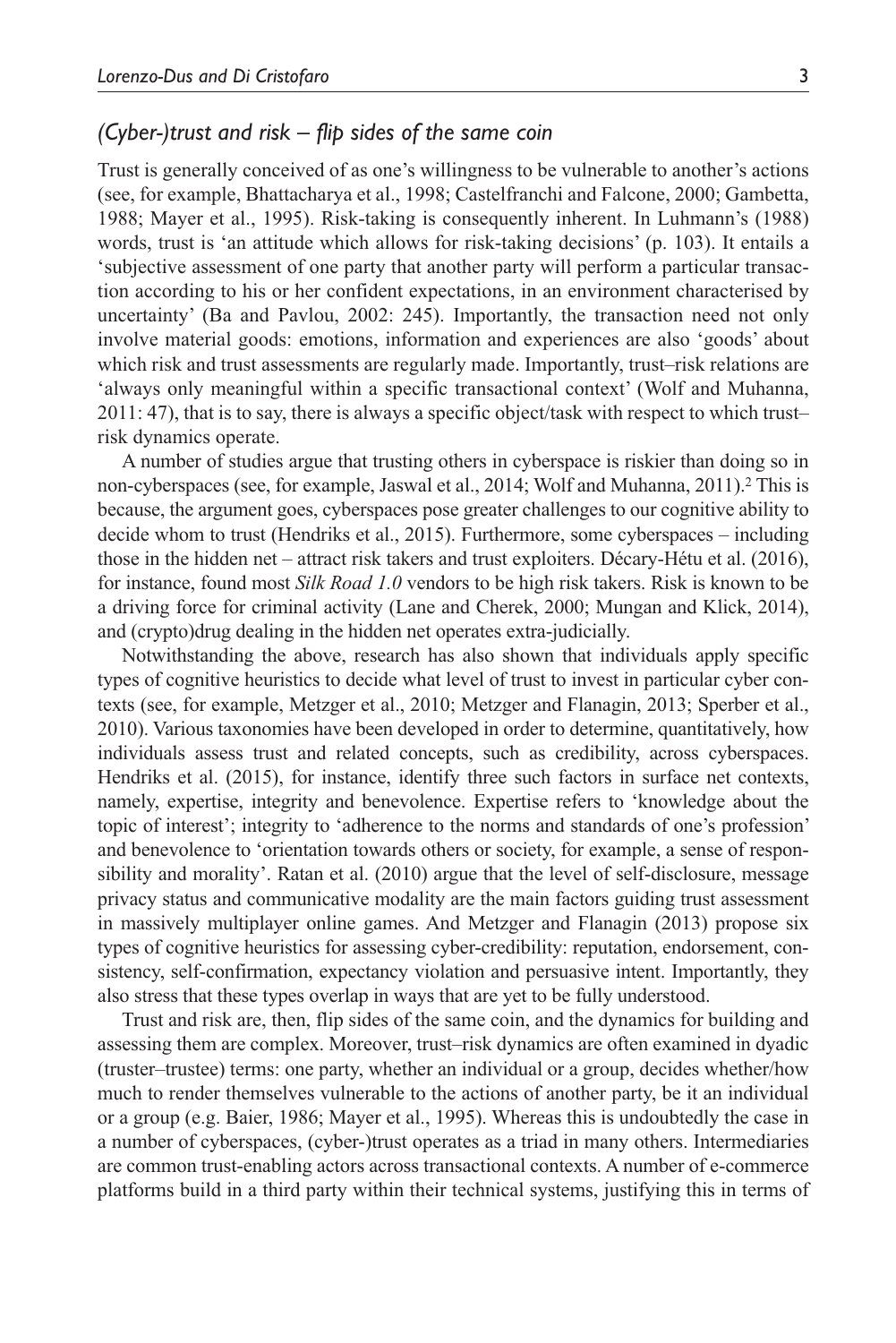trust enhancement and/or risk reduction. Online reputation systems, for instance, allow buyers and sellers to post feedback about their transactional experiences with other buyers and sellers. These systems are known to be effective in reducing perceived transactionspecific risks (Wolf and Muhanna, 2011).

A common intermediary-based service developed to generate trust in cyber-markets is escrow. The term generally refers to money being held by a third party on behalf of the two other parties involved in a cyber-transaction. In other words, buyer and seller trust each other via an escrow, which also handles dispute resolution if required. Use of escrow in centralised surface net markets, such as e-Bay, is believed to try to offset users' underlying lack of trust in these markets (Boyd, 2002).

In crypto-drug markets, use of escrow seeks both to avoid law enforcement intervention and to increase trust in vendors' and the marketplace's reputations, which in turn serves to increase the market's income. As Tzanetakis et al. (2016: 61) argue, 'by mobilising trust on the customers' side', sellers in crypto-drug markets seek to attract new buyers, which 'reduces the buyers' perception of risk of ordering drugs on the darknet from an unknown stranger'. As in other crypto(-drug) markets, vendors and buyers in *Silk Road* must trust that the marketplace itself can effectively mediate their transactions, that it is protected from law enforcement surveillance and that it will not defraud intentionally vendors and/or users (Horton-Eddison and Di Cristofaro, 2017).

Trust in crypto-markets is therefore multi-dimensional – it entails trust between user and vendor, as well as user and vendor confidence that law enforcement can be evaded and that the marketplace (i.e. its escrow service) can host the transaction reliably. The latter is a key concern for these markets' community members. Crypto-drug markets have experienced a number of 'exit scam' activities. For example, various attempts at exploiting *Silk Road's* escrow occurred during the years that the brand traded. Some of these were successful and contributed to technical innovation, including the development of escrow models capable of accommodating more than two parties (multi-signature escrow) and/or of decentralised escrow services via the use of peer-to-peer exchanges.

### *Silk Road* **as a community of commerce**

Like other crypto-markets, *Silk Road* makes use of established marketing techniques in order to ensure repeat business and attract new customers. These techniques range from advertising free samples of products for bulk purchases to publicising one-off or special deals, loyalty discounts for repeat customers and promotions during festive seasons. Prize-draws and raffles are also regularly set up, with prizes tending to be a particular quantity of bitcoins<sup>3</sup> and winners' names being announced in the markets. Moreover, in addition to serving transactional needs, these marketing techniques are some of the means by which *Silk Road* and other crypto-markets seek to promote a sense of community and belonging: their members are made to feel part of a select group who, through their choice of crypto-market, are privy to special deals (Afilipoaie and Shortis, 2015).

Promoting a sense of community is also sought by referencing particular values. In the case of *Silk Road*, these are encapsulated within the market's self-proclaimed libertarian ethos.4 Ulbricht's vision of the market was ideologically driven by 'agorism' – a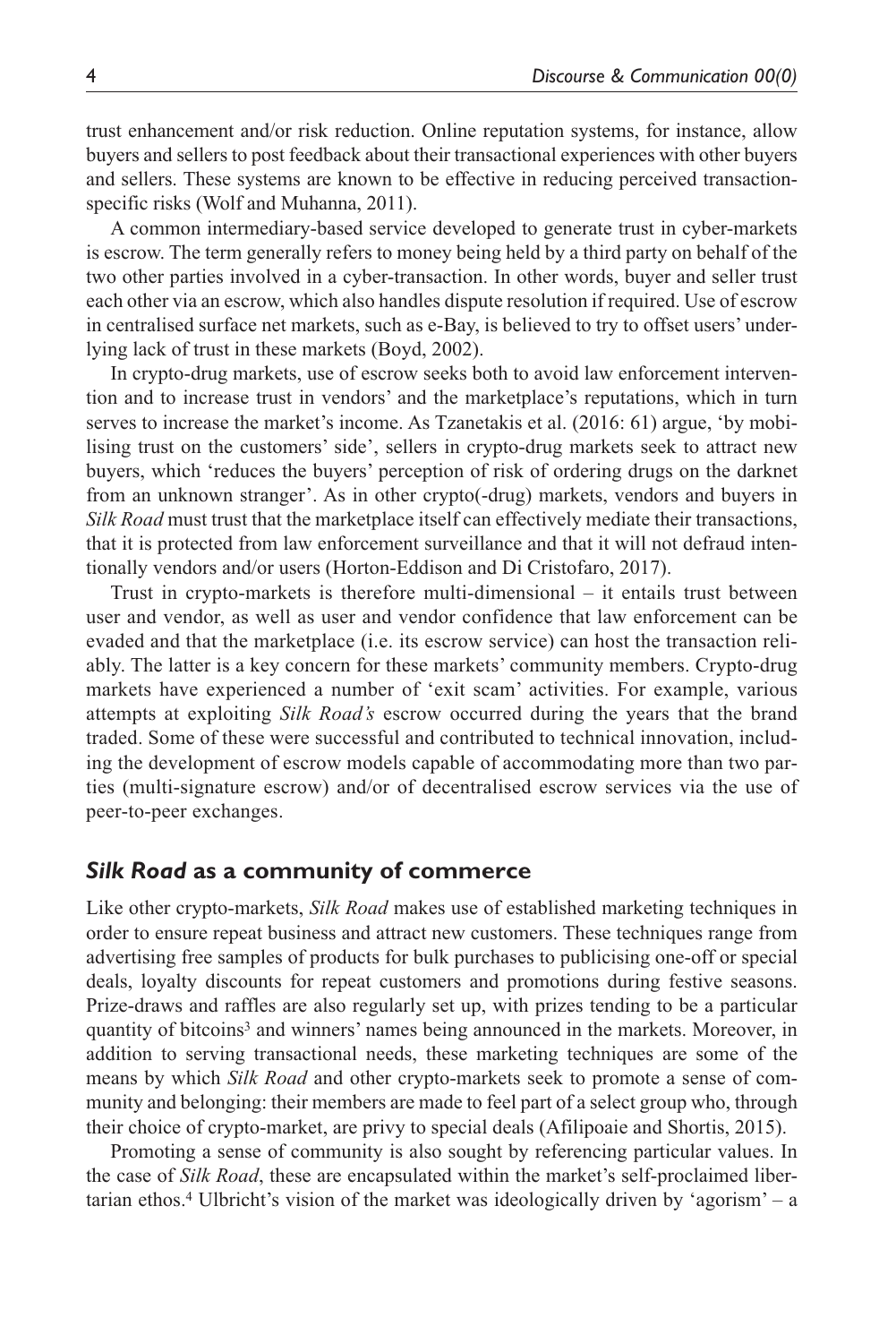radical anarchist philosophy that advocates that all relations between people are to be conducted on the basis of voluntary exchanges. For transactional relations, this means advocating state non-intervention at any level. Ulbricht conceived of *Silk Road* 'as a means to dismantle the state' (Munksgaard and Demant, 2016: 78) and its members' mission as encompassing 'constructive activism as they sought to transform their values into built environments that were designed to socially engineer a more permissive digital reality' (Maddox et al., 2016: 111). The *Silk Road* forums were a key discursive space in which this mission was promoted, with forum discussion threads about harm-reduction and libertarian commerce principles being commonplace and Ulbricht himself hosting a libertarian book club within one of them (Ormsby, 2014; Van Hout and Bingham, 2014). *Silk Road's* libertarian discourse grew from 2011 to the end of 2013, when *Silk Road 2.0* was seized, at which point it steeply declined and did not re-emerge (Munksgaard and Demant, 2016).

Both libertarian commerce and community values are thus core to the *Silk Road* brand, making this crypto-drug market a prime example of what Boyd (2002) calls a community of commerce: one that integrates a community of interest with one of transaction. Interest-oriented communities are based on shared interest more than they are on shared social characteristics (Wellman and Gulia, 1999). In communities of commerce, in contrast, shared interests are largely based on commerce, which provides the foundation for community members' relations. Similar to e-Bay, the community of commerce examined by Boyd (2002), *Silk Road* community members 'join a social circle by virtue of buying and selling in the same category' (drugs, in this case), 'sharing experiences as sellers' or 'sharing some collecting interest on a bulletin board'. In all of these situations, commerce is the basis for interaction.

# **Methodology**

#### *Data*

The data for this study come from the *DarkNet Markets Archive*, which was compiled and released publicly by Gwern Branwen in 2015. Gwern Branwen summarises its contents as

a mirror of ~89 Tor-bitcoin darknet markets and forums 2011-2015, and related material (Bitcoin, *Silk Road*), created: 1 December 2013; modified: 8 March 2017; status: finished; confidence: highly likely.5

The Archive comprises a series of snapshots of the markets at the time that the 'mirrors' (i.e. copies) were made. From the over 4438 mirrors available, we selected the *Silk Road* marketplace files and, within these, we used all the forum pages of the *Silk Road 1.0* and *Silk Road 2.0* archives in order to construct, respectively, two analytic corpora: SR1 and SR2.6 Our decision to focus on the forums, rather than the other main file type in the *Silk Road* archives – the vendors' profiles –, was twofold. First, we wanted to understand how the *Silk Road* community – not just its vendors – constructed trust. Second, although vendors' profile pages also contained users' views, specifically within their reviews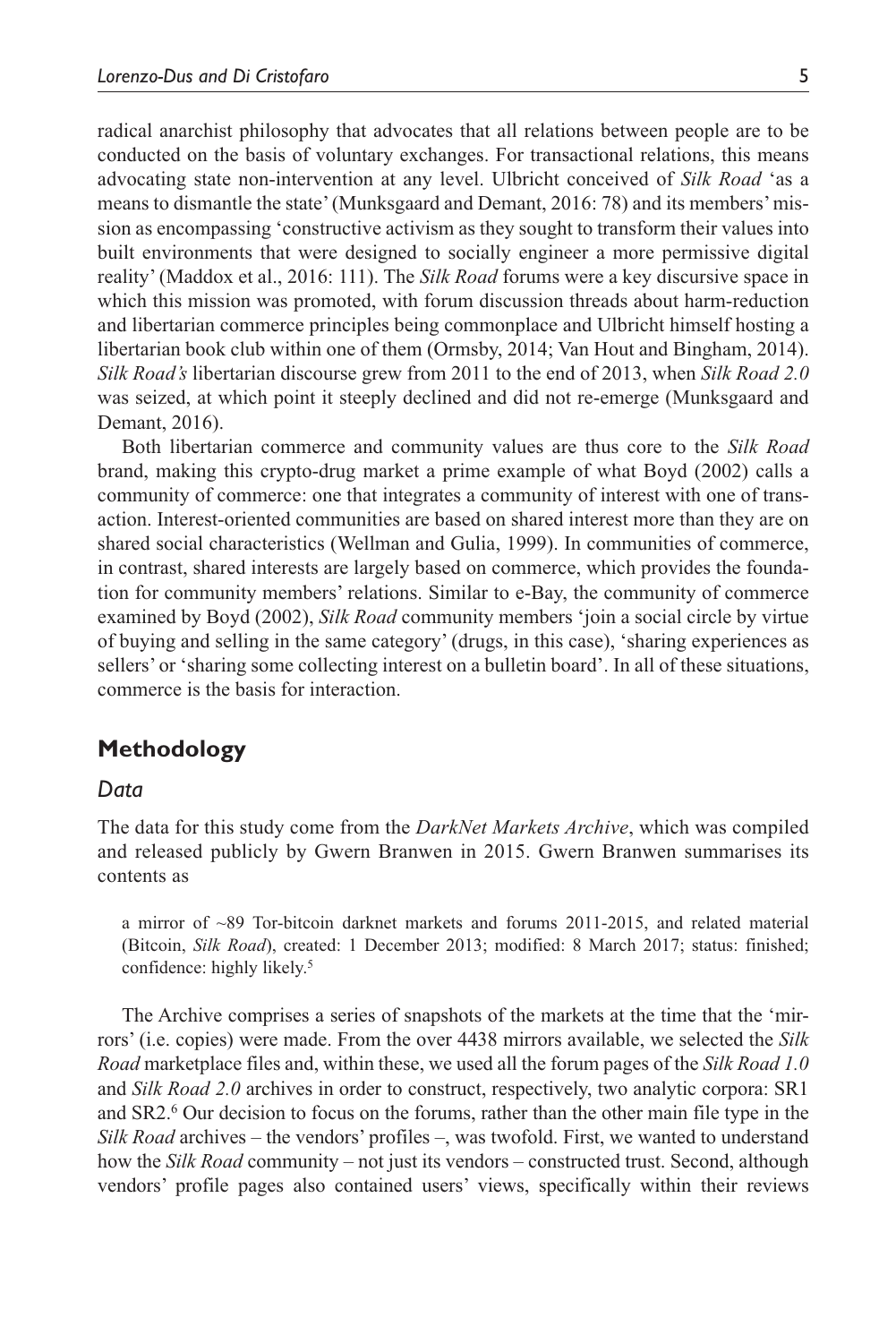

**Figure 1.** The structure of the *Silk Road* Archive.

section, these are known to be regularly faked (Tzanetakis et al., 2016). Indeed, the forum pages that we examined contained numerous references to the bogus status of these reviews, warning users against trusting their content and authors. As one *Silk Road 2.0* member put it, 'Is it really possible to produce that many fake profiles and vendor feedback on over 20 receive packages, without an alarm bell is ringing on SR?'7

A schematic representation of the *Silk Road* marketplace structure is presented in Figure 1. Details of the *Silk Road* forums' corpora are provided in Table 1, which also includes details of a purpose-built reference corpus that we used in our study: the 'Drug Policy Making' (DPM) corpus. This comprised all the reports that were published by the United Nations Office on Drugs and Crime (UNODC) in 2012 and 2013, totalling 152,900 words.8 Texts within the DPM corpus were selected because of their containing supra-national drug policy makers' discursive representations of crypto-drug markets throughout the years that the *Silk Road* marketplace was in business.

Using a combination of customised Python scripts and xidel, $9$  we extracted the forum messages and their relevant metadata from the *Silk Road* archive, namely, name of the author, date of posting, topic the post referred to and name of the forum to which the post belonged. Metadata were left in the corpora to allow for subsequent query filters, for example, to limit searches to messages written by user 'X' in sub-forum 'Y'. The textual data were then run through a Part of Speech (POS) tagger (TreeTagger), which added the grammatical tag and lemma of each word. Finally, the corpora were loaded onto a local installation of the Corpus Linguistics software CQPWeb.10

The DPM corpus was built by downloading the UNODC reports from their website, converting them into plain text files by manually copying and pasting their content (excluding page numbers and indexes) and applying the same type of annotation (metadata) and tagging (POS) to the resulting text files as those used for the SR1 and SR2 corpora.

## *Approach and procedure*

Our study adopted a Corpus Assisted Discourse Studies (CADS) approach. This has proven useful for understanding the main discourses around a wide range of topics in digital media, from influence and ideology to immigration and social benefits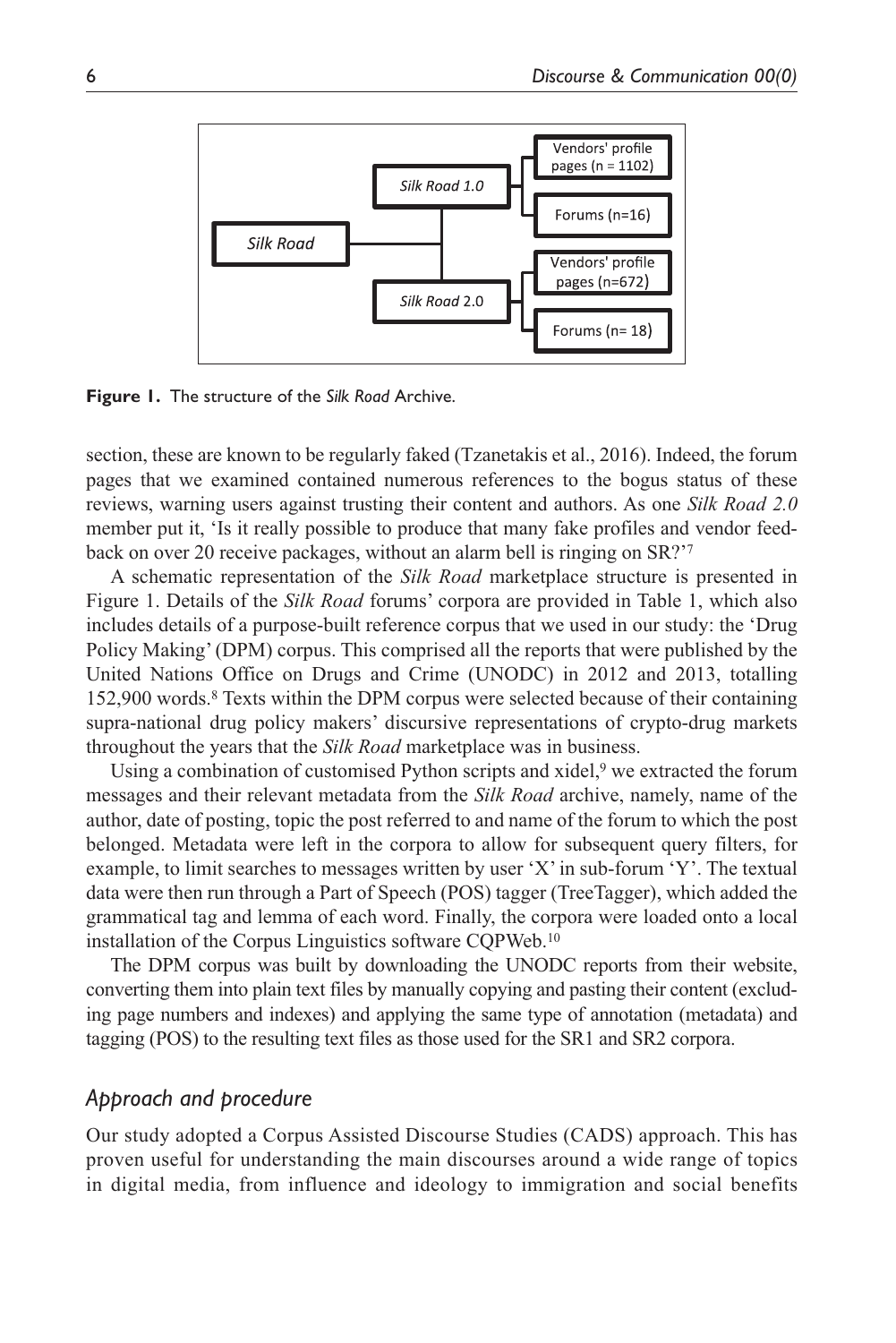| Corpora         | Number of tokens | Number of types | Number of texts |
|-----------------|------------------|-----------------|-----------------|
| <b>SRI</b>      | 171,978,341      | 754.710         | 1,715,716       |
| SR <sub>2</sub> | 73.491.209       | 570,254         | 1.006.996       |
| <b>DPM</b>      | 152,900          | 5360            |                 |

**Table 1.** Analytic (SR1 and SR2) and reference (DPM) corpora.

SR1: *Silk Road 1*; SR2: *Silk Road 2*; DPM: drug policy making.

(see, for example, Ädel and Reppen, 2008; Baker, 2006; Baker et al., 2013; Baker and McEnery, 2015; Hoey et al., 2007; Lorenzo-Dus and Di Cristofaro, 2016; Prentice et al., 2012).

As its name indicates, CADS works at the interface of Corpus Linguistics methods and Discourse Studies theories and analytic concepts. CADS typically follows an inductive, 'serendipitous' journey of discovery (Partington, 2006: 12). In this study, research into the notions of cyber-trust, cyber-communities, crypto-drug markets and the *Silk Road* brand informed the software-enabled searches of our corpora. Thus, acting like a 'kaleidoscope' (Kenny, 2014: 14), use of corpus-based techniques enabled us to 'zoom in and out [action] from the general to the particular and back again' (Kenny, 2014: 68). This allowed a fine-grained close reading of the texts in our corpora, while taking into account their wider contexts.

We commenced by using CQPWeb to calculate distributional information (general quantifications and word frequency lists), $<sup>11</sup>$  funnelling down progressively closer to the</sup> individual texts (Marchi, 2010). For this, we relied on the concordancing tool in CQPWeb. Concordance lists (also known as Key Word in Context (KWIC)) enable examination of actual occurrences of use of a given target word, together with other terms it repeatedly co-occurs with – that is, its collocates. These are important because the meaning of a word is defined by the relationships it establishes with other words 'which tend to occur in its environment' (Leech, 1976: 20). We also conducted keyword analyses of search terms that were saliently linked to trust development and assessment in the corpora. These required examining extended concordances manually, with a focus on identity construction. We approach identity as being socially constructed (e.g. De Fina et al., 2007). This entails placing one's identity – and that of others – in the ongoing discourse – a practice that we examined in this study via the notions of positioning and stance (Bucholtz and Hall, 2008). Specifically, and following Anton and Peterson (2003) and Garcés-Conejos Blitvich et al. (2013), we examined identity construction in terms of the subject positions that we claim for ourselves (self-asserted) or that are attributed to us by others (other-asserted) in discourse.

The above analytic steps were guided by a dual comparative purpose, namely, (a) between SR1 and SR2, and (b) between SR1 + SR2 and DPM. Interest in (a) is justified by the fact that the *Silk Road 1.0* take down in 2013 led to increased, administrator-driven security measures in *Silk Road 2.0*. We wanted to find out whether and, if so, how this technical development in the marketplace related to members' discursive constructions of trust in the SR1 and the SR2 corpus. As for (b), the comparative interest here resided in a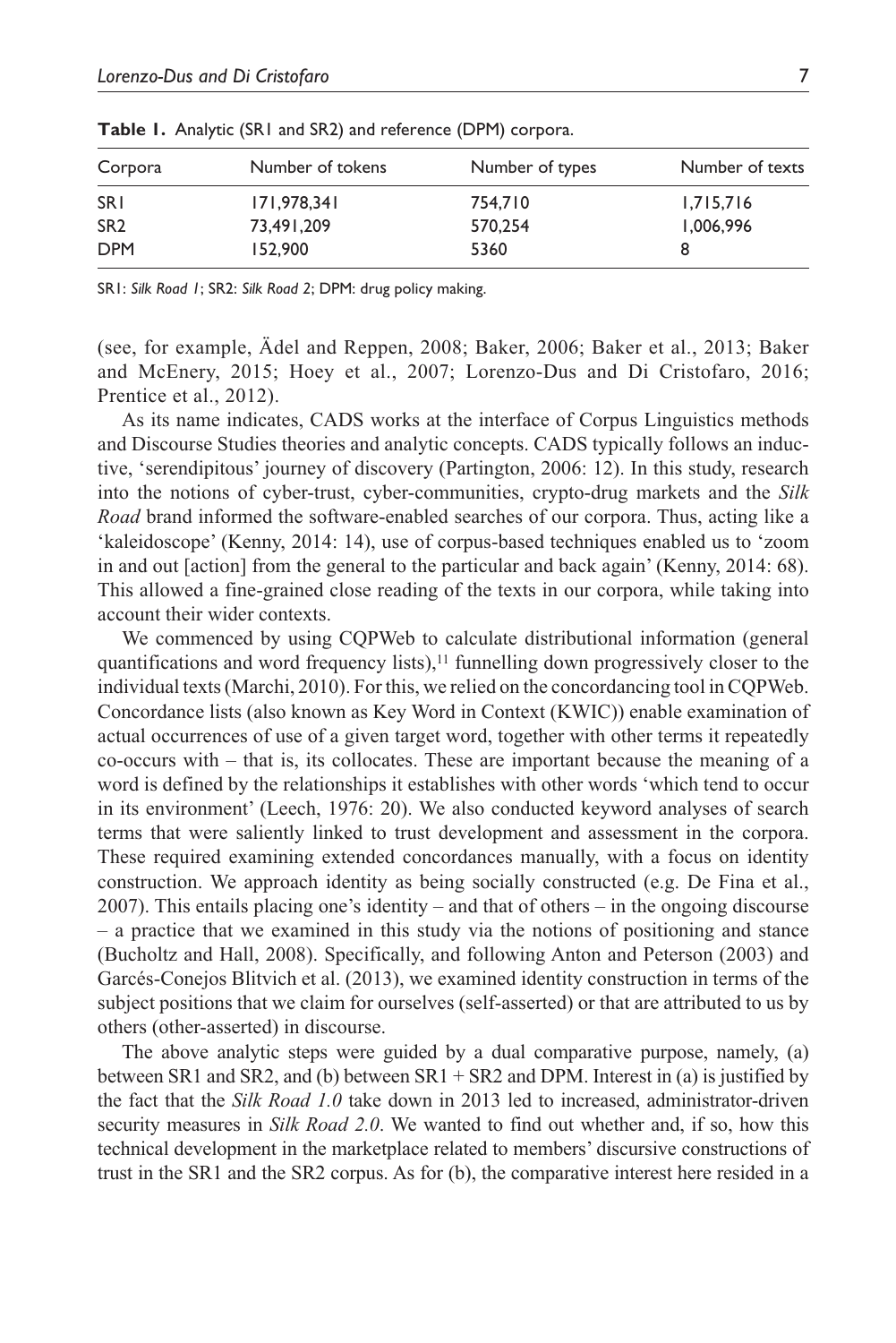| Lemma      | SR I                  | SR <sub>2</sub>       | <b>DPM</b>    |
|------------|-----------------------|-----------------------|---------------|
| Vendor     | 398,862 (2319.26 PMW) | 186,055 (2531.66 PMW) |               |
| Dealer     | 19,285 (112.14 PMW)   | 7145 (97.22 PMW)      |               |
| Trafficker | 633 (3.68 PMW)        | 353 (4.80 PMW)        | 6 (39.24 PMW) |

**Table 2.** Frequency of use (raw frequency and PMW) of lemmas referring to those selling drugs across the three corpora.

PMW: per million words; SR1: *Silk Road 1*; SR2: *Silk Road 2*; DPM: drug policy making.

long-standing debate within the field of drug policy regarding the effectiveness or otherwise of interdiction-based policies (see, for example, Bewley-Taylor, 2017).

# **Results**

### *Trust and vendors in* Silk Road

In order to examine how the *Silk Road* community constructed trust discursively in relation to those members who sold drugs therein, we first needed to identify how these members were designated across our corpora. To do this, we were initially guided by the 'official' name used in *Silk Road* to refer to them, namely, 'vendor'. This is reflected, for example, in *Silk Road's* website structure, which includes 'vendors' pages' and 'vendors' profiles' (See Figure 1). Using frequency lists as our starting point, and as shown in Table 2, we identified the lemma *vendor* as the most frequent term in SR1 and SR2 to refer to those who sell drugs in *Silk Road*. Other lemmas included *dealer* and *trafficker*. As Table 2 also shows, however, their frequency of use was much lower.

In addition to displaying much lower frequencies of use, KWIC analysis of *trafficker* and *dealer* revealed that the former was only used in the context of reporting mainstream news and that the latter was used to refer to the activity of selling a wider range of products (e.g. electronics equipment). As for the DPM corpus, it contained no occurrences of any lemmas that designated those selling drugs in crypto-drug markets. Instead, and comparatively infrequently, the DPM corpus referenced the activity they perform through the gerund form of the verb 'to traffic' ('trafficking', PMW frequency: 1678.38), and hence denoting the illegality of the markets.

KWIC analysis of the lemma *vendor* showed that it was used similarly across the two *Silk Road* corpora, both in frequency terms and in relation to its statistically significant collocates. Note, in Table 2, the respective PMW frequency figures for *vendor* in SR1 and SR2: 2.319 and 2.531; and in Figures 2 and 3, the visualisation of its top 50 collocates in SR1 and SR2. The relationship of each collocate to the central node *vendor* is graphically represented so that both the collocate's size and its distance from the central node are weighted: the bigger the font and the shorter the distance from *vendor*, the higher the statistical significance value of the collocate.

As Figure 2 shows, key *vendor* collocates included 'trust', 'reputable', 'favourite', 'established', 'rogue' and 'top' in SR1. Similarly, Figure 3 shows 'reputable', 'reliable', 'trust', 'legit', 'trustworthy' and 'honest' to be key collocates in SR2.12

Illustrative examples of some of these collocates are presented in examples (1) to (4):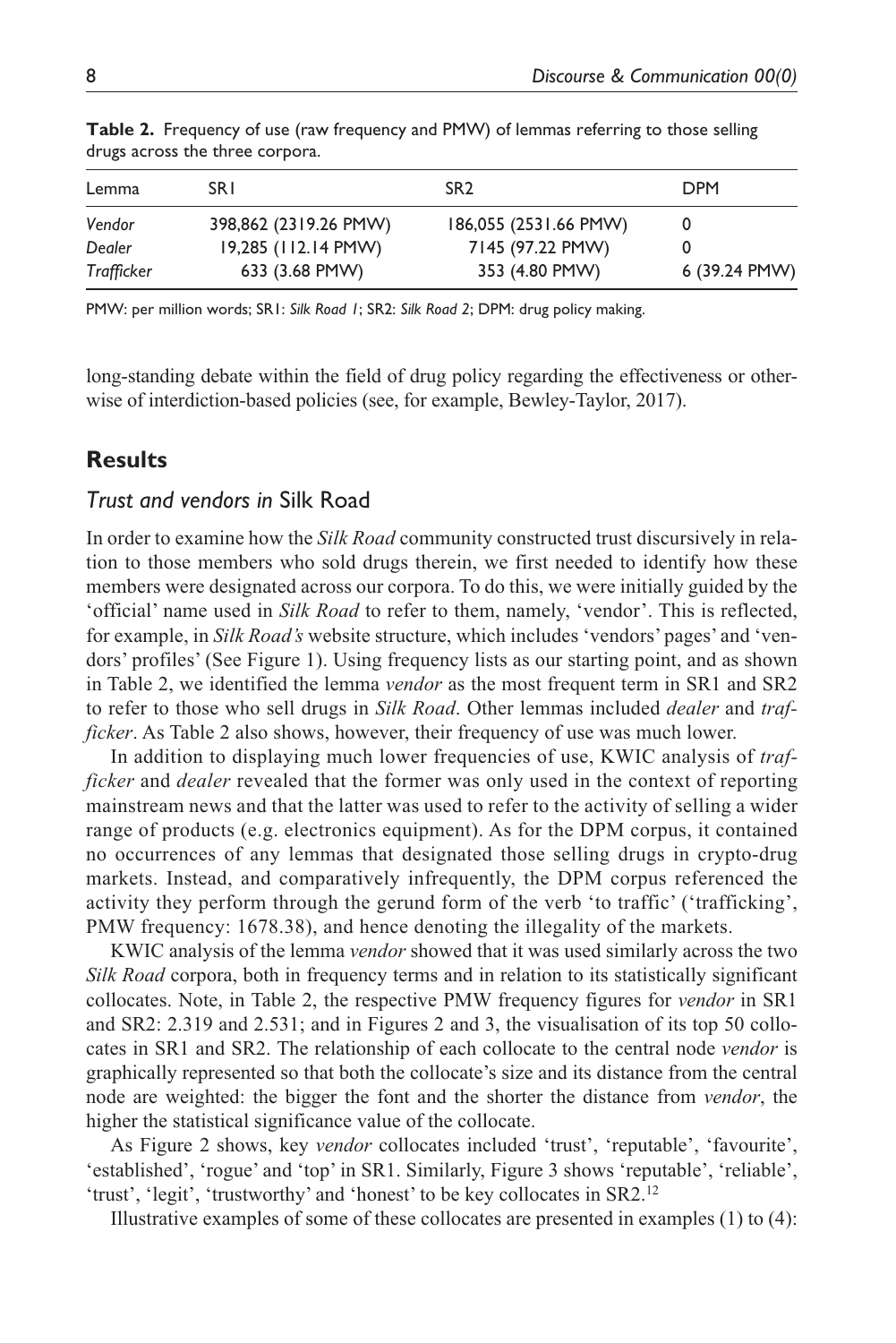

**Figure 2.** Top 50 collocates of *vendor* in SR1.

(1) there ya go. easy enough. didn't think reputable vendors were so shitty but it turns out they are. (SR1)

(2) I have seen very reputable vendors turn into scammers … I feel for those that have been scammed. (SR1)

(3) its good to have trustworthy vendors, just dont trust anyone too much. (SR2)

(4) they make it easy to post fake listings, and allow fake vendors to post a ton of faked padded feedback, and do nothing to help people who get robbed and tricked. (SR2)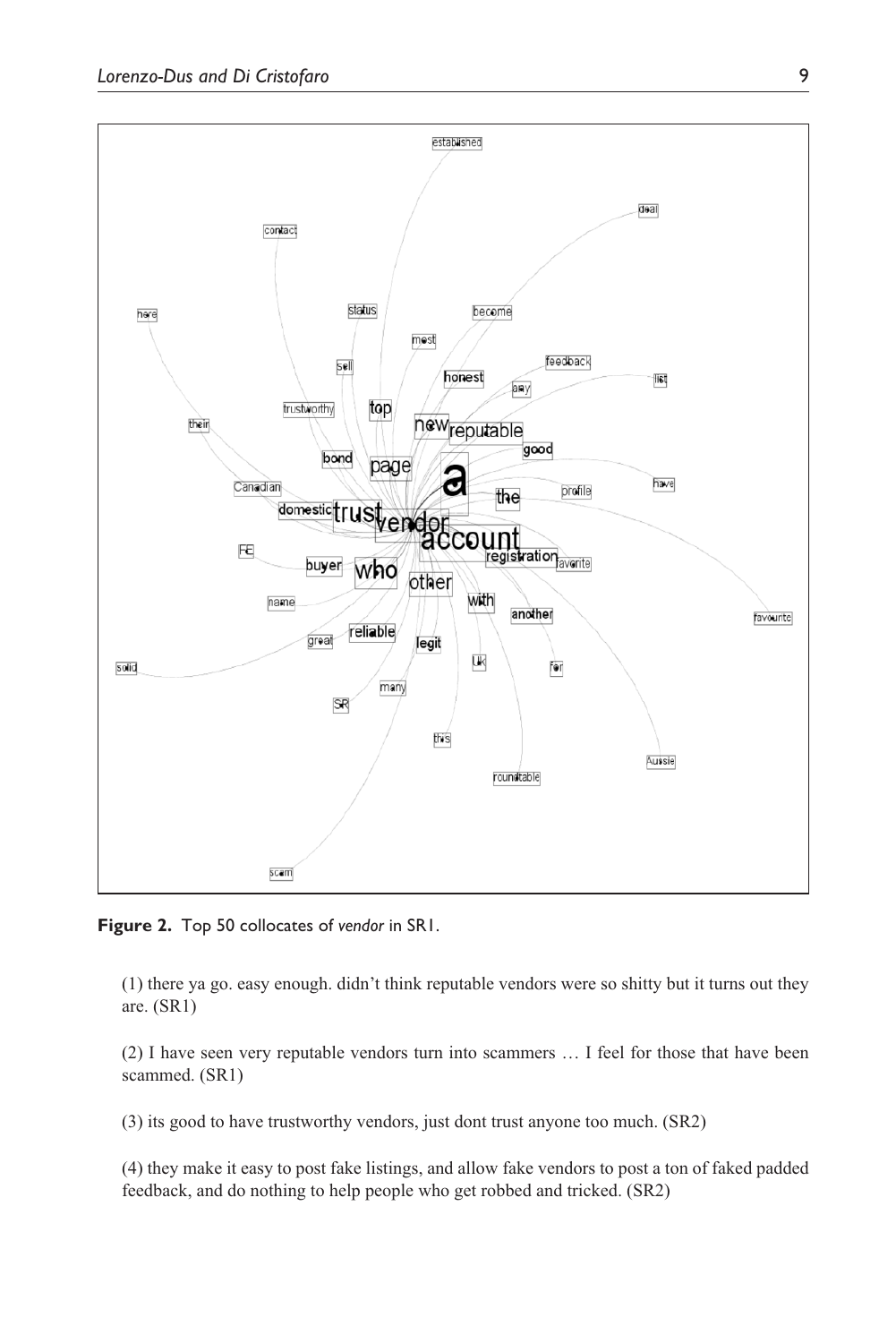

**Figure 3.** Top 50 collocates of *vendor* in SR2.

Our analysis of the lemma *vendor* revealed that *Silk Road* community members engaged explicitly and repeatedly in other-asserted positioning acts (Anton and Peterson, 2003) about vendors alongside the trust-risk end poles of the trust continuum. References to vendors who were 'reputable' and 'trustworthy' abounded in the corpora – see examples (1), (2) and (3). Yet so did references to those vendors who were not thought to be so, and who were positioned as having 'shitty' (1) or 'fake' (4) identities and as 'turning into scammers' (2).. Moreover, these other-asserted positioning acts were regularly embedded within posts in which community members simultaneously engaged in self-asserted positioning. They openly shared their experiences ('I have seen …' (2)), their feelings (e.g. empathy 'I feel for those who  $\ldots$  (2)) and their viewpoints ('its good to have  $\ldots$  (3), 'they make it easy to … and allow …, and do nothing …,' (4)). They also often provided advice on trust as a performative action: 'just don't trust anyone too much' (3).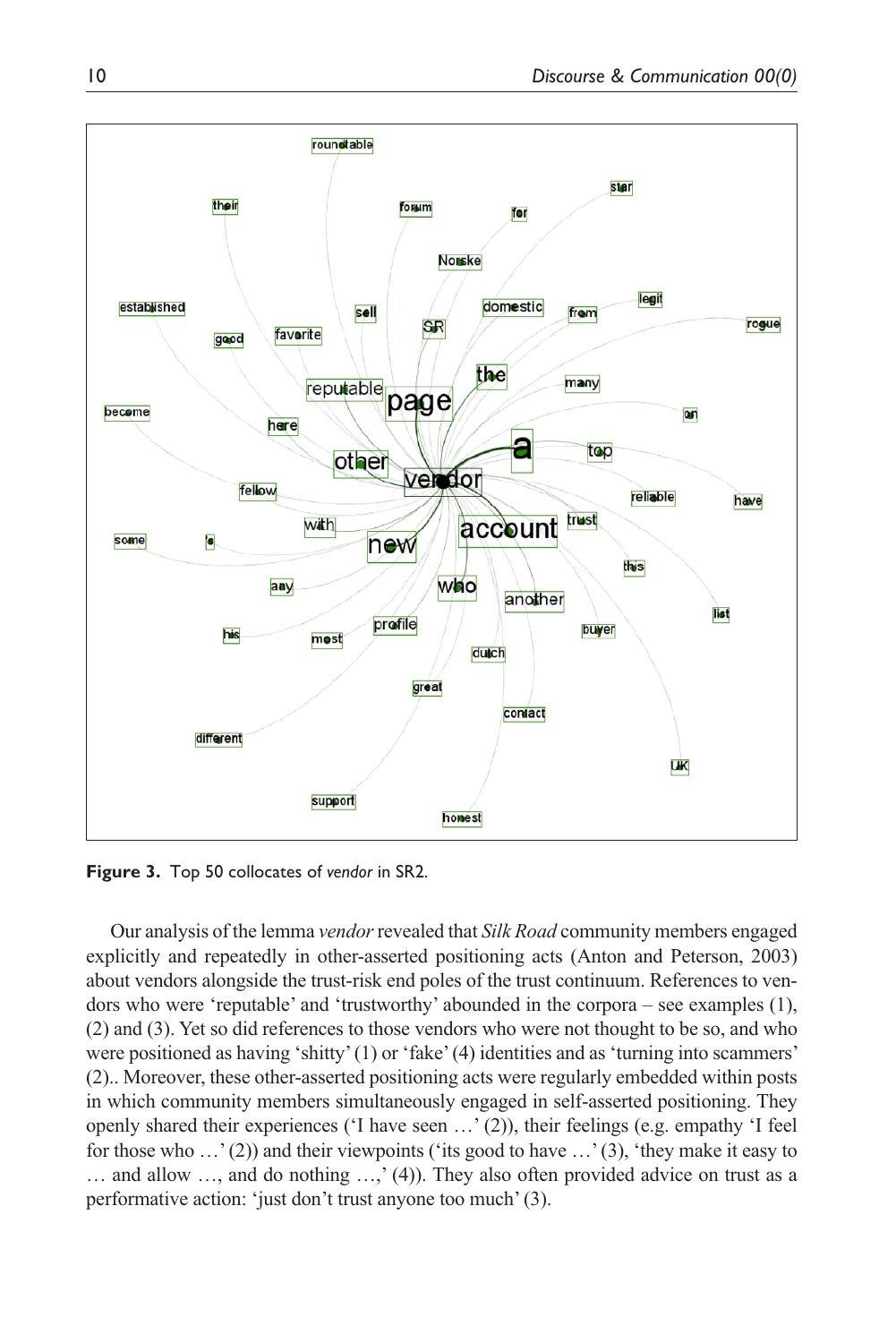| Lemma        | SR I                    | SR <sub>2</sub>          | <b>DPM</b>           |
|--------------|-------------------------|--------------------------|----------------------|
| <b>Buyer</b> | 117,971<br>(685.96 PMW) | 31,402<br>(427.29 PMW)   |                      |
| User         | 62.439<br>(363.06 PMW)  | 28.120<br>$(382.63$ PMW) | 43<br>$(281.23$ PMW) |
| Consumer     | 2818<br>$(16.39$ PMW)   | 1517<br>$(20.64$ PMW)    | (52.32 PMW)          |

**Table 3.** Frequency of use (raw and PMW frequency) of lemmas referring to those buying/ using drugs across the three corpora.

PMW: per million words; SR1: *Silk Road 1*; SR2: *Silk Road 2*; DPM: drug policy making.

### *Trust and drug users in* Silk Road

As in the case of vendors, in order to examine how trust was constructed in relation to those engaged in buying and using drugs in our corpora, we first identified how they were labelled therein. In this case, the three principal lemmas were *user, buyer* and *consumer*. Table 3 lists their frequency of use across the SR1, SR2 and DPM corpora.

In frequency terms,Table 3 shows once again a clear difference between crypto-drug market and DPM referencing of those buying/using drugs. The lemmas *buyer* and *user* displayed high PMW frequencies of use in both SR1 and SR2: *buyer* (SR1 − 685.96; SR2 − 427.29) and *user* (SR1 − 363.06; SR2 − 382.63). For its part, *consumer* was the least frequent of the three lemmas in SR1 (16.39 PMW) and SR2 (20.64 PMW).

No instances of the lemma *buyer* were found in the DPM corpus, in which the lemma *consumer* was also sporadically used (52.32 PMW). The most frequent of the three lemmas (281.23 PMW), *user*, was always used in the DPM texts in relation to organisations, agencies or countries, as example (5) illustrates:

(5) … for addressing HIV prevention, treatment, care and support among drug users and in prison settings, Recalling General Assembly resolution 65/180. (DPM)

In addition to being highly frequent in SR1 and SR2, *user* and *buyer* were often discussed in trust–risk terms in the forums. KWIC analyses revealed that, via self- and other-asserted positioning acts, drug users' identities were primarily constructed in terms of expertise, integrity and benevolence – the same features identified within surface net contexts for assessing trustworthiness (Hendriks et al., 2015; see 'Doing cyber-trust' section). Two considerations are worth discussing in more detail.

First, drug users' expertise was constructed through self-asserted positioning acts that relied on personal experience and 'externally sourced' knowledge, the latter coming primarily from scientific and media publications, as examples (6) and (7) illustrate:

(6) Hey, I'm around 6 ft, every bit of 250+ lbs. […] This will be my FIRST experience with MDMA. I am a daily cannabis user, frequent cocaine user (8 ball every week, spread over 2-3 nights), experienced shroom user, and frequent drinker. I tried what was supposed to be E back in high school like 10 years ago, however it had no effect on me back then […] I feel like I'm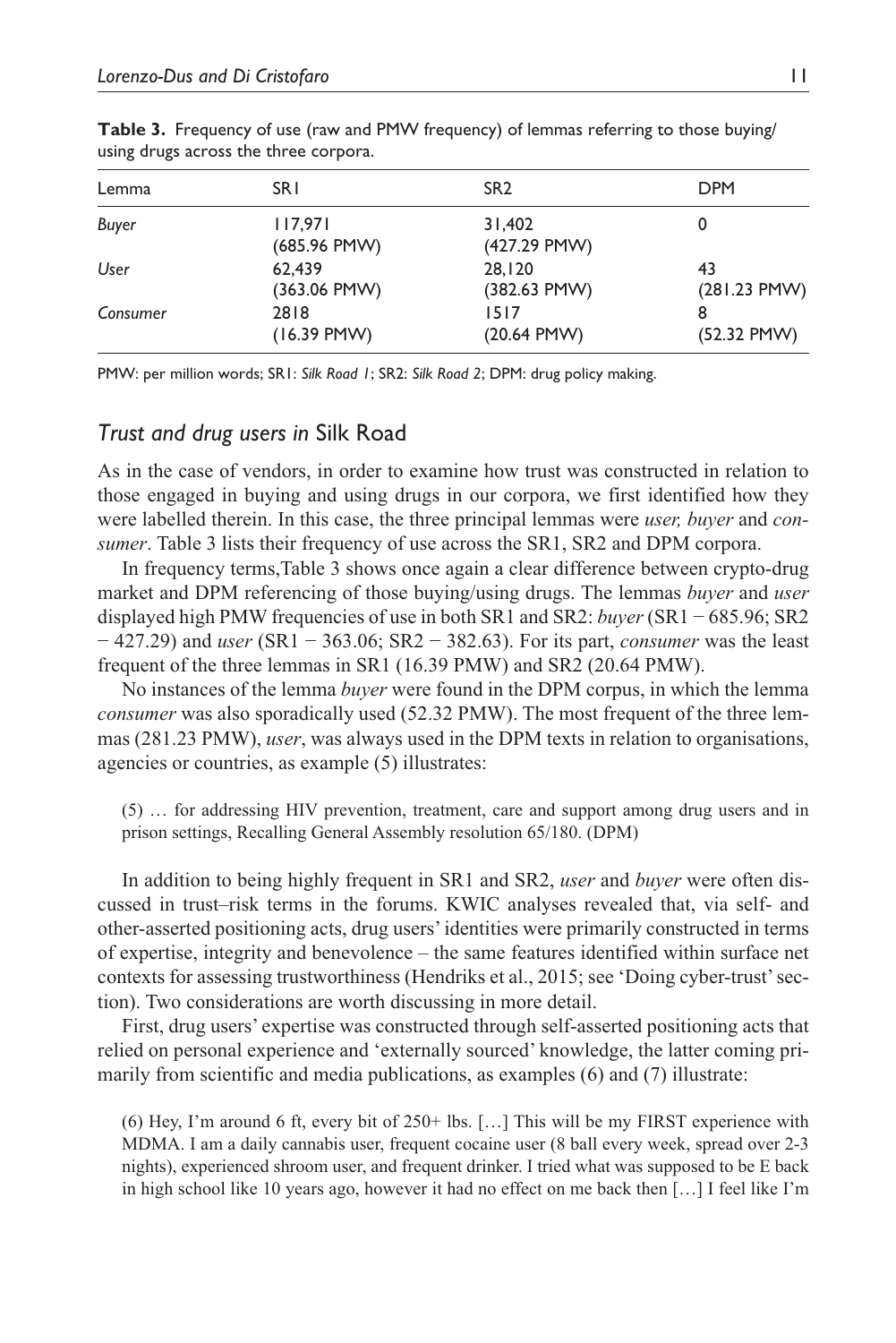ready to handle whatever MDMA can throw at me. I want to eat the whole 200mg pill for new years at once. My girl is insisting we break in half, then take other half later. (SR2)

(7) Researchers at Harvard University medical school in Boston recruited 65 college students who reported they were 'heavy' users, having smoked marijuana a minimum of 22 out of 30 days prior to testing, and 64 who were 'light' users, smoking a maximum nine days of the last 30. Subjects were supervised overnight to allow any drug in their system to wear off, and on the second day underwent a battery of neuropsychological tests. The heavy users of marijuana showed greater impairment than light users on attention/executive functions, particularly on tasks such as card sorting and learning word lists. The differences remained after they controlled for factors such as different levels of cognitive functioning before beginning drug use, and the use of alcohol and other substances. (SR2)

Example (6) is typical of *Silk Road's* community members disclosing personal information in the forums, including details regarding weight and height ('around 6ft, every bit of 250+lbs'), which are important to health risk minimisation when dosing. The example is also typical of the narrativisation of experience as positioning, here regarding years of drug use and drug types: 'I am a daily cannabis user, frequent cocaine user […] I tried what was supposed to be E back in high school like 10 years ago, however it had no effect on me back then'. Use of first-hand narratives as positioning devices when claiming expertise is a common practice across broadcast and digital media (Lorenzo-Dus, 2009; Thornborrow, 2015).

Example (7), for its part, is typical of *Silk Road's* community members' inclusion of scientific information within their self-asserted positioning acts as a mean to claim expertise in relation to drug use. On this occasion, the author of this post reported the methodology and findings of an academic study conducted at a prestigious university with a considerable level of detail (the whole post does this), which he or she relayed using technical/scientific terms, such as 'battery of neuropsychological tests' and 'attention/executive functions'. The post conveyed a close reading of the reported study, from which the post author self-asserted his or her position as an expert and, through that, may have sought to claim trustworthiness.

Second, integrity and benevolence factors overlapped significantly in the discourse around drug users in the SR1 and the SR2 corpora. As noted in the 'Doing cyber-trust' section, these factors refer to norms and standards of given – rather than across all – professional groups. In the *Silk Road* forums, they were discursively constructed via recurrent, explicit advice giving/seeking on drug use that was primarily geared towards minimising health risks, as example (8) illustrates:

(8) The pill-warning that that was posted here and on SR is also valid for these ones – very, very strong. 150mg is very realistic. I had 2/3 of one and was rolling pretty intensively despite being male and having a body weight of about 80 kg. Perhaps I am only sensitive, but in case you are not a regular user, be careful not to drop a whole thing, especially if you are female and have a lower body weight. (SR2)

The post author in example (8) worded his or her advice so as to minimise potential face threat to *Silk Road* community members, specifically seeking to avoid being perceived to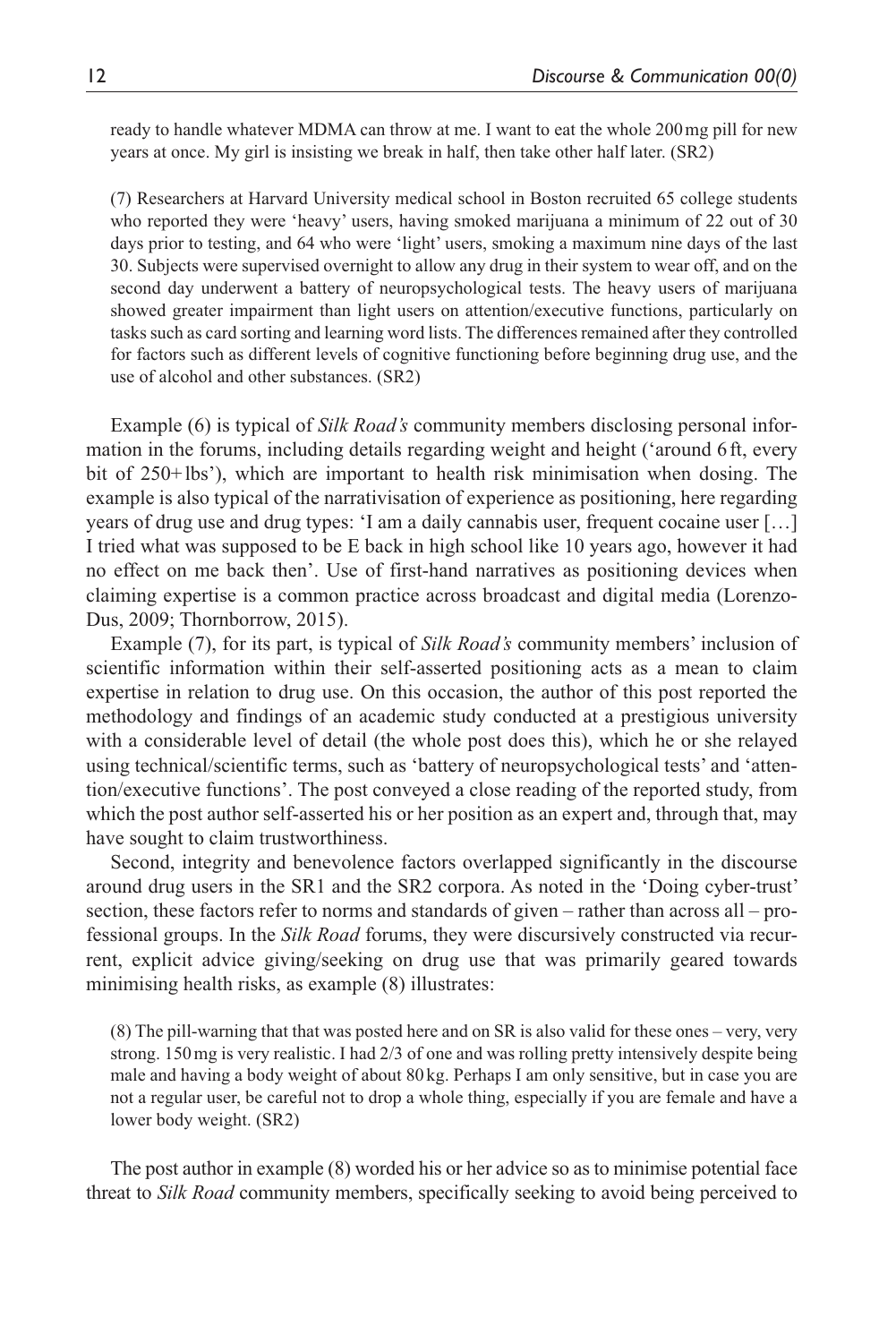| SR I                        | SR <sub>2</sub>          | <b>DPM</b> |
|-----------------------------|--------------------------|------------|
| 34.527<br>(200.76 PMW)      | 30.592<br>(416.27 PMW)   |            |
| 79,309<br>$(461.16$ PMW $)$ | 27.492<br>(374.09 PMW)   |            |
| 38.613<br>(224.52 PMW)      | 15,803<br>$(215.03$ PMW) |            |
|                             |                          |            |

**Table 4.** Frequency of use (raw and PMW) of escrow, bitcoin/s, BTC/s across the three corpora.

PMW: per million words; SR1: *Silk Road 1.0*; SR2: *Silk Road 2.0*; DPM: drug policy making.

impose upon their negative face needs.13 Thus, he or she softened the potential face threat of the imperative 'be careful not to' via use of hedging ('perhaps I am only sensitive'), a conditional clause ('in case you are not a regular') and a grounding in the form of references to personal experience ('I had 2/3 of one and was … 80kg').

#### *Trust and the marketplace in* Silk Road

Having presented the results of our analysis of how trust was discussed in relation to those selling and using/buying drugs in our corpora, we now focus on how the *Silk Road* community members positioned themselves and others in relation to the issue of trust in the marketplace. To do this, we focused on the lemma *escrow* and on the words linked to its monetary mediation, namely, the currency-related words bitcoin and bitcoins, and their respective abbreviations (BTC, BTCs).14 The frequencies of use of these search terms across the three corpora are listed in Table 4.

As Table 4 shows, the DPM corpus did not contain any references to either *escrow* or to currency terms in crypto-drug markets. Even acknowledging the policy orientation of these documents, this was a somewhat surprising finding. Escrow services and currency are, after all, the main features of crypto-drug markets systemically and technologically.

Currency-related terms displayed similar frequencies of use in SR1 an SR2: bitcoin/s 461.16 and 374.09 PMW in, respectively, SR1 and SR2; BTC/s 224.52 and 215.03 PMW in, respectively, SR1 and SR2. This was to be expected as the same currency was used across the entire period being examined. In contrast, the lemma *escrow* was considerably more salient in SR2, doubling its PMW frequency of use from 200.76, in SR1, to 416.27. Importantly, the analysis of the collocates of *escrow* (and of its occurrences) across SR1 and SR2 revealed a noticeable change in stance towards this service. SR1's community members' stance towards *escrow* was overwhelmingly positive. This was evident, among others, by the salience of the *escrow* + protection collocation in the SR1 corpus (rank 24).

Example (9) illustrates the positive stance of *escrow* in SR1. In it, the post author engaged in a self-asserted positioning act that provided a clear personal endorsement ('I'd never go anywhere else') of *Silk Road 1.0* on grounds of both the market's 'wide array of quality products' and its 'fucking awesome' escrow system: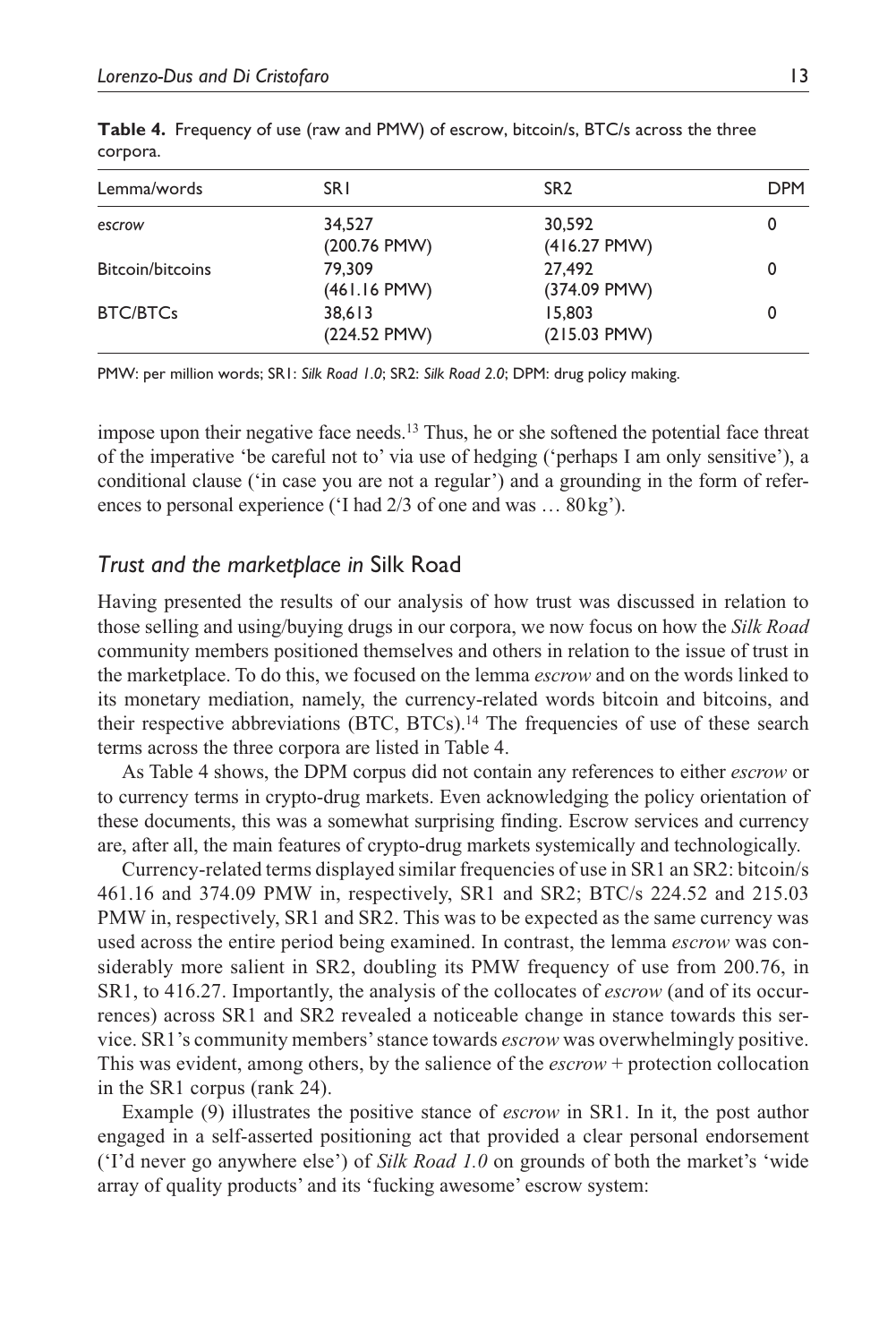(9) I'd never go anywhere else because SR was the most sophisticated of all the drug sites and had a wide array of quality products. And the fucking escrow system was fucking awesome. (SR1)

In sharp contrast, KWIC analysis of *escrow* in SR2 showed that the lemma was primarily tied to a negative stance. Among its key collocates were a number of lemmas related to either security risks and/or an absence of security, such as *steal* (213 occurrences, rank 37) and *hack* (138 occurrences, rank 66). Analysis of the occurrences of these key collocates revealed pressing concerns among the SR2 community regarding the escrow service, as shown in example (10):

(10) Shit! I hope you were not one of the accounts that lost escrow funds through being hacked? If you were I will work with you to refund you what you are owed from my order as agreed! (SR2)

Alongside concerns for escrow being responsible for loss of funds, the post's author – a vendor – in example (10) sought to reinstate trust in him or her by reassuring his or her customer of a refund. The vendor strategically mobilised pronominal and verb form choices in order to distance himself or herself from any responsibility: the passive voice phrase 'what you are owed' implicitly placed the marketplace as the responsible agent and the vendor as a circumstantial party ('from my order'). The vendor also based his or her selfasserted positioning act on the value of integrity, specifically honouring a contract ('as agreed'). Through the commissive speech act 'I'll work with you', furthermore, the vendor positioned himself or herself as benevolent (helping other *Silk Road* community members). He or she created an in-group (vendor–buyer) social-based trust group against the systemsbased trust aspect of the marketplace, the security of which had been compromised ('lost escrow funds through being hacked'). This example thus illustrates how *Silk Road* community members positioned themselves within a discourse that sought to address perceived threats to the trust-enabling technical systems of the marketplace.

Analysis of another salient collocation of *escrow*, namely, centralised, enabled us to further nuance the stance change in SR2 with respect to its systems-based trust. In SR1, the escrow + centralised collocation only displayed four occurrences (rank 516), possibly because the centralised model was the only one in operation so there was no need to specify its features. In contrast, in SR2, the same collocation became both quantitatively more salient (252 occurrences, rank 12) and explicitly tied to a highly negative stance, as examples (11) and (12) illustrate:

(11) Statistically speaking, almost all centralized escrow markets eventually end up ripping off everyone for all the coins. (SR2)

(12) Silk Road will never again be a centralized escrow storage. This week has shown the collateral damage we can cause by being a huge target […] Multi-signature transactions are the only way this community will be protected long-term. I am aggressively tasking our devs on building out multi-sig support for commonly-used bitcoin clients. Expect a generous bounty if you have the skill to implement this. (SR2)

In examples (11) and (12), the centralised escrow model was discursively represented as no longer trustworthy in economic ('ripping off everyone for all the coins' (11)) and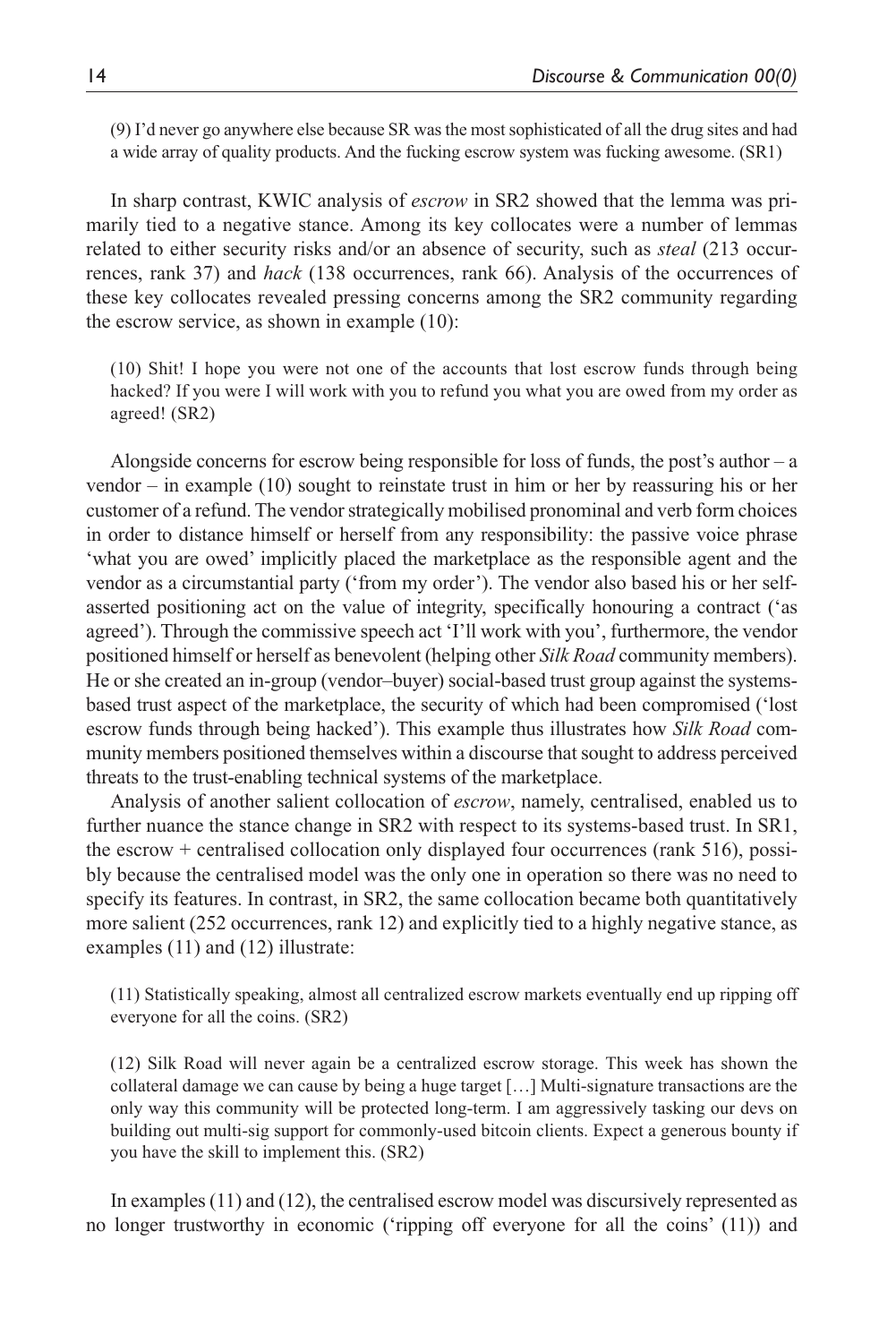community (making *Silk Road* users 'collateral damage … a huge target' (12)) terms. Both examples also illustrate a collocation pattern in SR2 that pointed towards innovation in crypto-drug markets, specifically the adoption of different, hitherto not used escrow models. In example (11), the temporal adverbial 'eventually' and the phrasal verb it pre-modifies ('end up') signalled the past (centralised escrow) in an implicit before-and-after construction. In example (12), the centralised escrow model was declared defunct ('*Silk Road* will never again be a centralised escrow storage') and an explicit time reference for this was provided ('this week'). This referred to a major theft of bitcoins from *Silk Road 2.0* on 13 February 2014, which led to new models being adopted ('multi-signature transactions') and linked to positive discourses of trust ('this community will be protected longterm'). Example (12) is indeed illustrative of a number of frequent collocates of *escrow* in SR2 that contained positive discourses around these new escrow models, specifically 'decentralised' (75 occurrences, rank 55) and multi-signature ones (*multi-sig/multisig*: 384/254 occurrences, ranks 8 and 9; *multi-signature*: 71 occurrences, rank 47).

## **Concluding remarks**

The study reported in this article sheds new light upon how the community members of crypto-drug markets construct the concept of trust in *Silk Road*. Informed by a corpus and discourse analysis of a c. 250 million word dataset, our study reveals that *Silk Road 1.0* and *Silk Road 2.0* community members regularly performed other-asserted positioning acts that placed vendors alongside the trust–risk end poles of the trust continuum, explicitly identifying both their 'good' and 'bad' practices. This, we argue, contributed to strengthening the *Silk Road* community around a shared interest: identifying and characterising vendors who may/may not be trusted. Importantly, and given *Silk Road's* community of commerce status, it also contributed to maintaining trust in the marketplace by reassuring its members that vendors who 'misbehaved' were openly exposed in the forums.

Our findings also reveal that the *Silk Road* community engaged regularly in discussion about the drug user identity, primarily through self-asserted positioning acts, alongside the trust–risk axis. *Silk Road* members overtly talked about and provided advice to one another, especially in matters relating to health and personal harm reduction when using drugs. Across the SR1 an SR2 corpora, advice giving was primarily worded nonjudgementally, often seeking to minimise face imposition on other community members. In both corpora, integrity and benevolence values were saliently linked to drug users' self-asserted positioning acts. This was another discursive means by which the *Silk Road* community sought to establish trust in the marketplace.

As for the discursive construction of trust around the *Silk Road* marketplace's systemic and technical features, our results provide linguistic evidence of a significant change in crypto-drug markets. The SR1 corpus contained primarily positive discourses around the escrow service and did not significantly include discussion about decentralisation or multi-signature escrow models. In the SR2 corpus, in contrast, discussion featured both a marked negative stance towards 'traditional' (i.e. centralised) escrow and a desire to move towards 'new' (i.e. decentralised and/or multi-signature) models. In as much as these new models are based on disassociating third-party arbitration/financial management (escrow) from the central site control, they represent an important technological innovation within crypto-markets.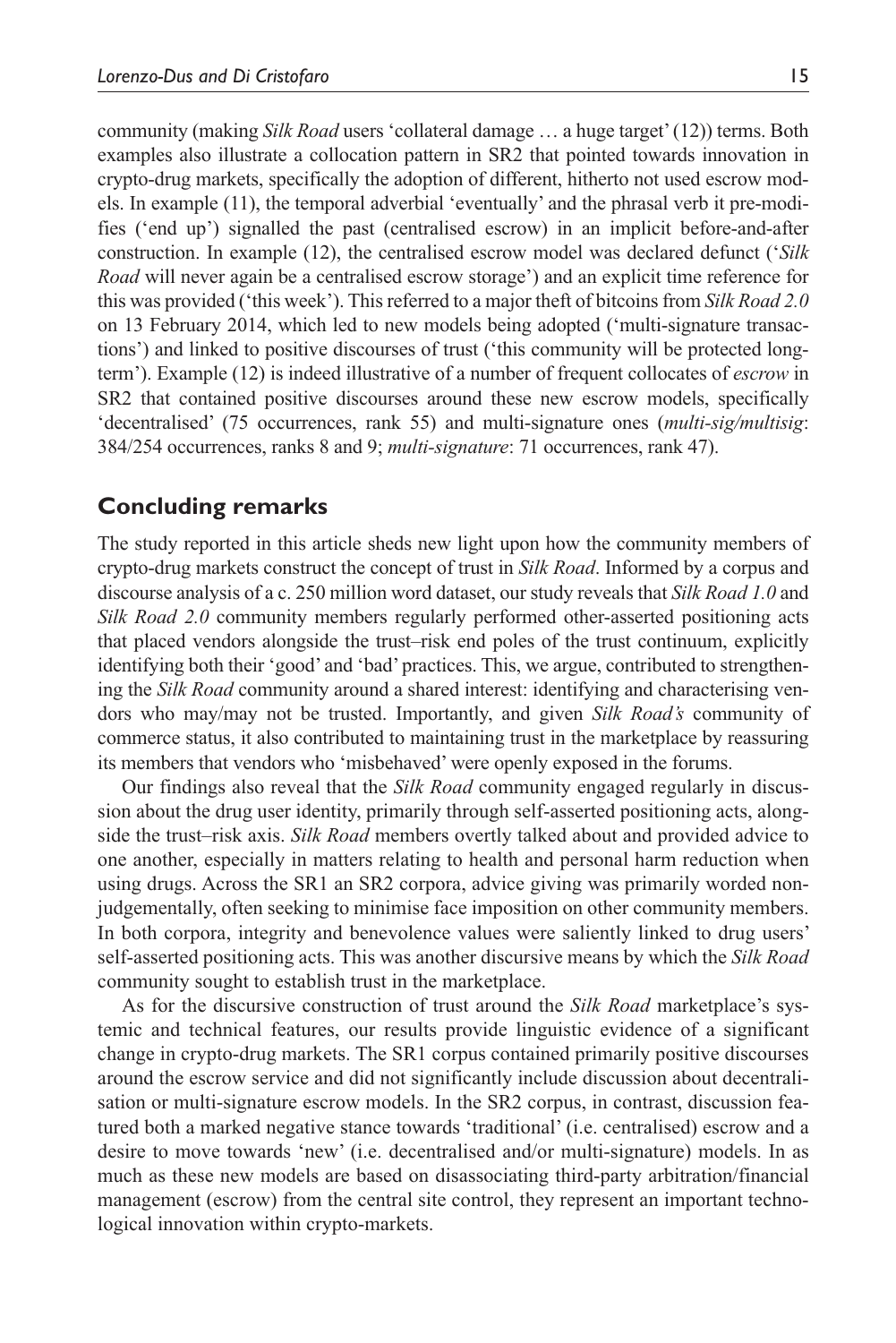In addition to providing (to our knowledge) the first systematic linguistic analysis of trust in crypto-markets, we believe our findings may prove significant to law enforcement and public policy professionals. Hard law enforcement strategies – here reflected in the FBI's *Silk Road 1.0* service seizure – are generally applied to crypto-drug markets. Such interdiction measures may be justified in terms of both these markets' illegality and a perceived lack of internal regulatory practices. There is, however, no prior evidence of what actually goes on communicatively in these markets, including how members may seek to regulate their own practices. Our results show that internal, 'self-regulatory' discourses do exist and that they are geared towards strengthening the community's interest-oriented *and* transactionaloriented needs and thus to maintaining trust within *Silk Road*.

Our findings suggest that hard law enforcement may provide crypto-drug markets with an incentive for technological innovation. In the words of the moderator of one of the *Silk Road 2.0* forums, 'Make yourself at home here, regroup and do it again. Show them that you, we are a hydra – cut off one head and ten more spring up'.<sup>15</sup> In our study, this was evident in relation to the different discourses around escrow before and after the FBI take down of *Silk Road*. Law enforcement and policy making may therefore consider questioning whether 'quick wins' derived from crypto-drug market site seizures really pay off in the mid- or long term.

Finally, our results point to a clear disconnect between policy making (DPM corpus) and the discursive reality of the very crypto-drug markets that this may seek to legislate (the SR1 and SR2 corpora) in at least two respects. First, the systems-based feature that drives innovation therein (escrow) was conspicuously absent from policy makers' discourse about crypto-drug markets. Second, the core activities of those markets, namely, buying and selling drugs, were de-agentivised in these policy documents – identity labels for drug users and vendors were identified therein (see Tables 3 and 4). Given that the policy-making documents we considered primarily focused on legislation, there is a clear mismatch between the discourses around key agents in the activities that concern both the users of crypto-drug markets and those who seek to develop legislation about them, specifically their abolition.

### **Declaration of conflicting interests**

The author(s) declared no potential conflicts of interest with respect to the research, authorship, and/or publication of this article.

### **Funding**

The author(s) disclosed receipt of the following financial support for the research, authorship, and/ or publication of this article: This work was supported by the CHERISH-DE Centre [\(http://cher](http://cherish-de.uk/)[ish-de.uk/](http://cherish-de.uk/)) at Swansea University. CHERISH-DE is one of six national Digital Economy Centres funded by United Kingdom's Engineering and Physical Sciences Research Council.

### **Notes**

1. In this article, we use the term 'hidden net' to refer to Internet accessible through anonymising software and encrypted services. We deliberately avoid referring to it as the 'dark net' (and to crypto-markets as 'dark net' markets) because of the connotations of the term 'dark' with evil, nefarious and frightening, among others, rather than simply to denote 'the technically hidden nature of these phenomena' (Barratt and Aldridge, 2016: 2).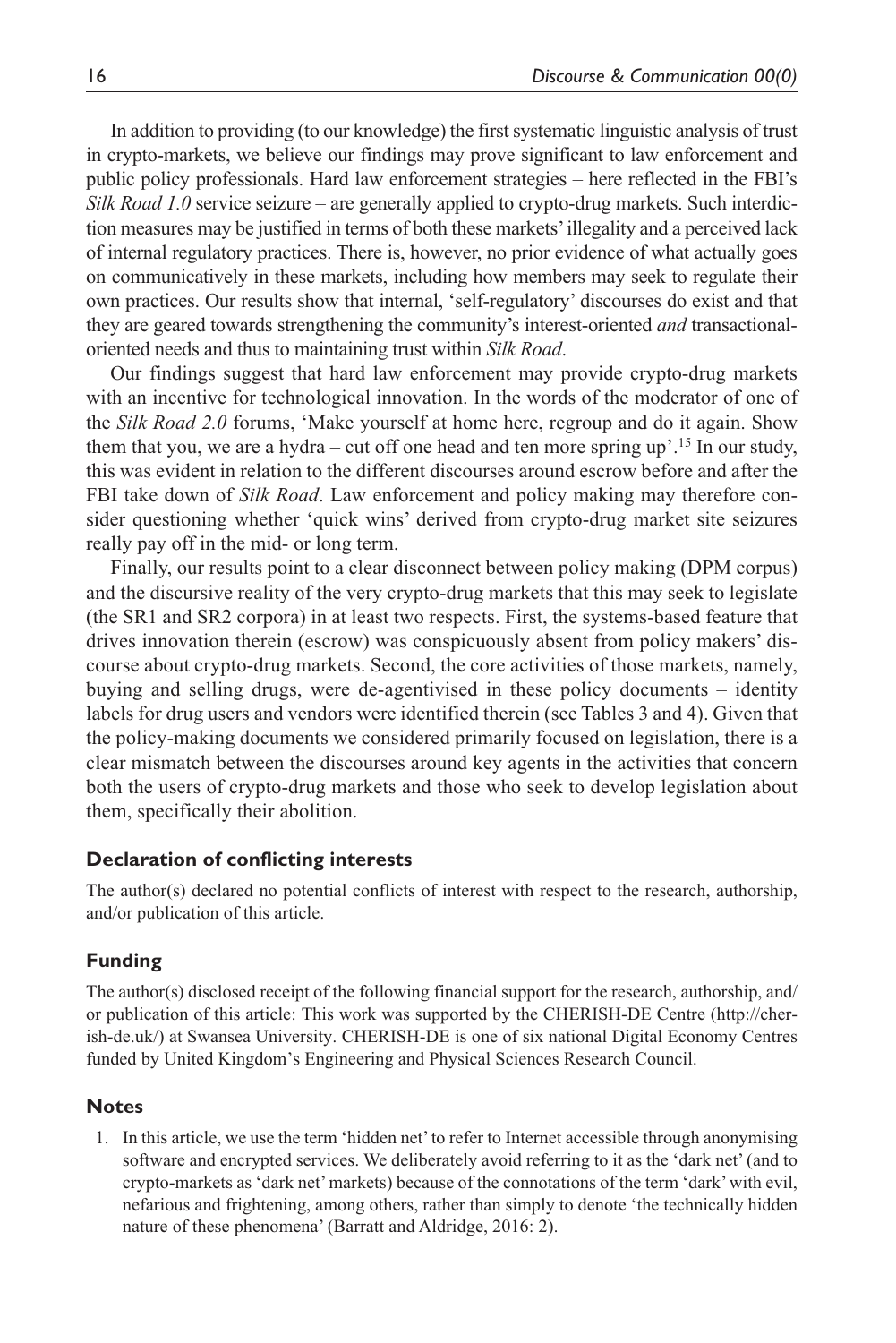- 2. While reference is made to trust in 'cyber' and 'non-cyber' spaces throughout the article, it is important to note that the two spaces are rather seamlessly integrated in our daily lives.
- 3. Bitcoin is a crypto-currency and a digital payment system used across many crypto-markets. It permits the exchange of money without it being linked to a physical identity.
- 4. Illustrative of this ethos is the pseudonym chosen by *Silk Road's* founder, Ross Ulbricht: Dread Pirate Roberts. The choice was inspired by the hero character of the film *The Princess Bride* (1987), who is feared for his sword fighting powers but turns out to be a series of individuals who pass the name and fearsome reputation to successors as a means to scare their victims into surrender without engaging in combat (Afilipoaie and Shortis, 2015).
- 5. See Available at: <https://www.gwern.net/DNM-archives>
- 6. Each of the texts in the SR1 and SR2 corpora is a 1:1 copy of the file that was at the time available on the server, that is, the html file together with images and other website scripts and files, including .css files and Java scripts.
- 7. Original spellings/wording from texts in the corpora are preserved throughout the article.
- 8. The documents are the reports of the 54th, 55th, 56th and 57th sessions of the Commission on Narcotic Drugs (two documents per year).See [http://www.unodc.org/unodc/en/commissions/](http://www.unodc.org/unodc/en/commissions/CND/session/cnd-documents-index.html) [CND/session/cnd-documents-index.html\(](http://www.unodc.org/unodc/en/commissions/CND/session/cnd-documents-index.html)last accessed October 2017).
- 9. See<http://www.videlibri.de/xidel.html>
- 10. See<http://cwb.sourceforge.net/cqpweb.php>
- 11. Frequencies of use were normalised to PMW (per million words) to enable comparisons.
- 12. Key Word in Context (KWIC) analysis of the top 50 collocates of *vendor* shown in Figures 2 and 3 also showed less explicitly obvious collocates to be discursively tied to concept of trust, such as 'domestic', 'new' and 'good'.
- 13. The terms 'face-threat' and 'negative face needs' are used here in the sense of linguistic politeness (e.g. Brown and Levinson, 1987).
- 14. Owing to space limitations, the results of the KWIC analysis of these currency terms are not reported here.
- 15. See [http://www.swansea.ac.uk/media/GDPO%20SA%20Darknet%20Threats%20FINAL.](http://www.swansea.ac.uk/media/GDPO%20SA%20Darknet%20Threats%20FINAL.pdf) [pdf](http://www.swansea.ac.uk/media/GDPO%20SA%20Darknet%20Threats%20FINAL.pdf)

### **References**

- Ädel A and Reppen R (eds) (2008) Corpora and Discourse. *The Challenges of Different Settings*. Amsterdam and Philadelphia: John Benjamins.
- Afilipoaie A and Shortis P (2015) *From dealer to doorstep How drugs are sold on the dark net*. Global Drug Policy Observatory Situation Analysis. Available at: [https://www.swansea.](https://www.swansea.ac.uk/media/Dealer%20to%20Doorstep%20FINAL%20SA.pdf) [ac.uk/media/Dealer%20to%20Doorstep%20FINAL%20SA.pdf](https://www.swansea.ac.uk/media/Dealer%20to%20Doorstep%20FINAL%20SA.pdf)
- Anton C and Peterson V (2003) Who said what: Subject positions, rhetorical strategies and good faith. *Communication Studies* 54(4): 403–419.
- Ba S and Pavlou PA (2002) Evidence of the effect of trust building technology in electronic markets: Price premiums and buyer behavior. *MIS Quarterly* 26(3): 243–268.
- Baier A (1986) Trust and antitrust. *Ethics* 96(2): 231–260.
- Baker P (2006) *Using Corpora in Discourse Analysis*. London: Continuum.
- Baker P and McEnery T (2015) *Corpora and Discourse Studies: Integrating Discourse and Corpora*. Basingstoke: Palgrave Macmillan.
- Baker P, Gabrielatos C and McEnery T (2013) *Discourse Analysis and Media Attitudes: The Representation of Islam in the British Press*. Cambridge: Cambridge University Press.
- Barratt MJ and Aldridge J (2016) Everything you always wanted to know about drug cryptomarkets\* (\*but were afraid to ask). *International Journal of Drug Policy* 35: 1–6.
- Bewley-Taylor D (2017) Narcotics anonymous. *Jane's Intelligence Review*, June, pp. 50–53.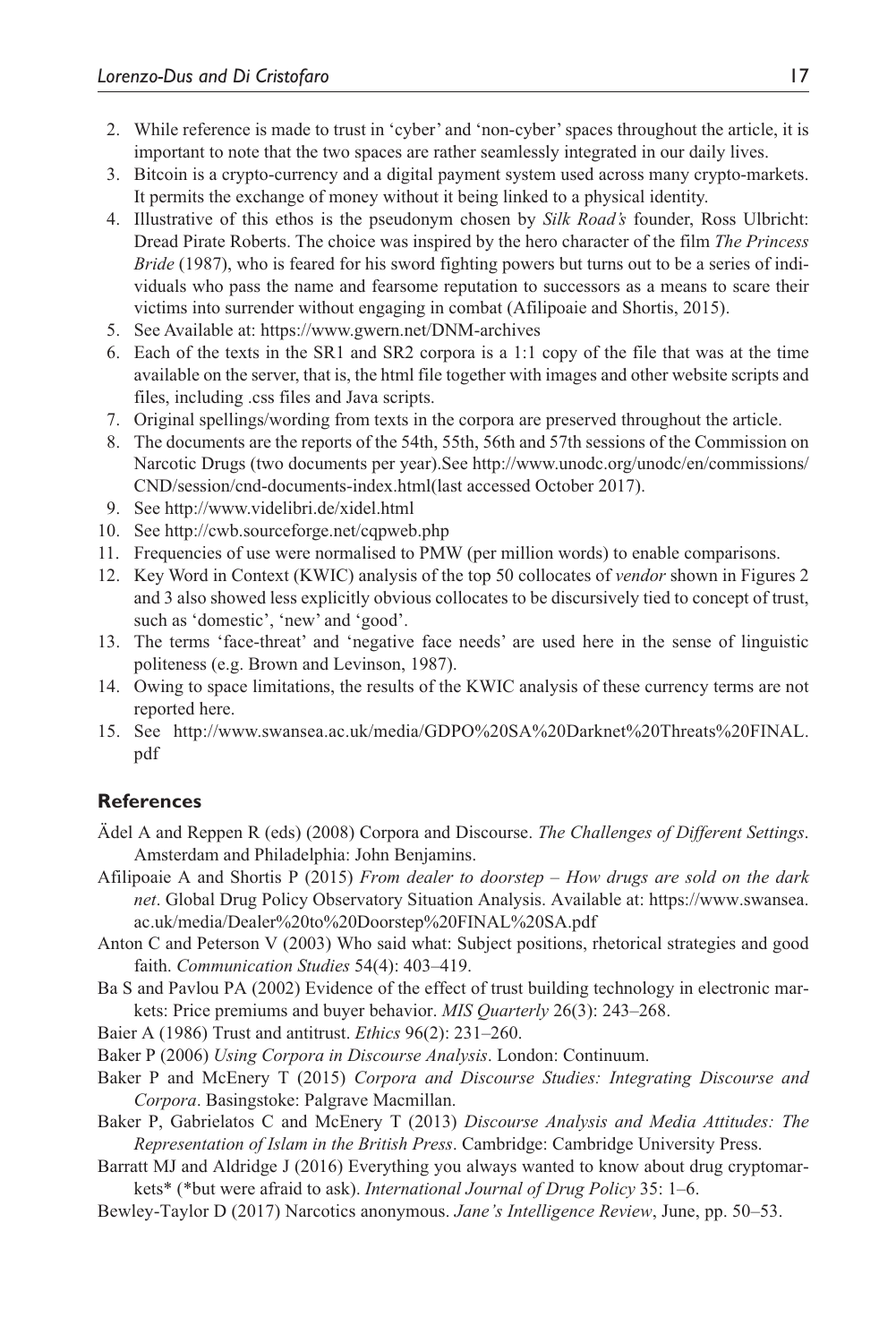- Bhattacharya R, Devinney TM and Pillutla MM (1998) A formal model of trust based on outcomes. *The Academy of Management Review* 23(3): 459–472.
- Boyd J (2002) In community we trust: Online security communication at eBay. *Journal of Computer-Mediated Communication* 7(3).
- Brown P and Levinson S (1987) *Politeness: Some Universals in Language Use*. Cambridge: Cambridge University Press.
- Bucholtz M and Hall K (2008) Finding identity: Theory and data. *Multilingua* 27: 151–163.
- Castelfranchi C and Falcone R (2000) Trust is much more than subjective probability: Mental components and sources of trust. In: *Proceedings of the 33rd annual Hawaii international conference on system sciences*, Maui, HI, 7 June, pp. 1–10. New York: IEEE.
- De Fina A, Schiffrin D and Bamberg M (eds) (2007) *Discourse and Identity*. Cambridge: Cambridge University Press.
- Décary-Hétu D, Paquet-Clouston M and Aldridge J (2016) Going international? Risk taking by cryptomarket drug vendors. *International Journal of Drug Policy* 35: 69–76.
- Gambetta D (1988) *Trust: Making and Breaking Cooperative Relations*. New York: Basil Blackwell.
- Garcés-Conejos Blitvich P, Bou-Franch P and Lorenzo-Dus N (2013) Identity and impoliteness. The expert in the talent show Idol. *Journal of Politeness Research* 9(1): 97–121.
- Haciyakupoglu G and Zhang W (2015) Social media and trust during the Gezi protests in Turkey. *Journal of Computer-Mediated Communication* 20(4): 450–466.
- Hendriks F, Kienhues D and Bromme R (2015) Measuring laypeople's trust in experts in a digital age: The Muenster Epistemic Trustworthiness Inventory (METI). *PLoS ONE* 10(10): e0139309.
- Hoey M, Mahlberg M, Stubbs M, et al. (2007) *Text, Discourse and Corpora*. London: Continuum.
- Horton-Eddison M and Di Cristofaro M (2017) Hard Interventions and Innovation in Crypto-Drug Markets: The Escrow Example. GDPO policy brief. Available at: [http://www.swansea.ac.uk/](http://www.swansea.ac.uk/media/Escrow_PB11_GDPO_AUGUST2017.pdf) [media/Escrow\\_PB11\\_GDPO\\_AUGUST2017.pdf](http://www.swansea.ac.uk/media/Escrow_PB11_GDPO_AUGUST2017.pdf)
- Jaswal VK, Pérez-Edgar K, Kondrad RL, et al. (2014) Can't stop believing: Inhibitory control and resistance to misleading testimony. *Developmental Science* 17(6): 965–976.
- Joseph JE (2004) *Language and Identity: National, Ethnic, Religious*. Basingstoke: Palgrave Macmillan.
- Kenny D (2014) *Lexis and Creativity in Translation: A Corpus Based Approach*. London: Routledge.
- Lane SD and Cherek DR (2000) Analysis of risk taking in adults with a history of high risk behavior. *Drug and Alcohol Dependence* 60(2): 179–187.
- Leech GN (1976) *Semantics*. Harmondsworth: Penguin Books.
- Lorenzo-Dus N (2009) *Television Discourse: Analysing Language in the Media*. Basingstoke: Palgrave Macmillan.
- Lorenzo-Dus N and Di Cristofaro M (2016) # Living/minimum wage: Influential citizen talk in twitter. *Discourse, Context & Media* 13: 40–50.
- Luhmann N (1988) Law as a Social System. *Northwestern University Law Review* 83(1–2): 136–151.
- Maddox A, Barratt MJ, Allen M, et al. (2016) Constructive activism in the dark web: Cryptomarkets and illicit drugs in the digital 'demimonde'. *Information, Communication & Society* 19(1): 111–126.
- Marchi A (2010) 'The moral in the story': A diachronic investigation of lexicalised morality in the UK Press. *Corpora* 5(2): 161–189.
- Mayer RC, Davis JH and Schoorman FD (1995) An integrative model of organizational trust. *The Academy of Management Review* 20(3): 709–734.
- Mayweg-Paus E and Jucks R (2018) Conflicting evidence or conflicting opinions? Two-sided expert discussions contribute to experts' trustworthiness. *Journal of Language and Social Psychology* 37: 203–223.